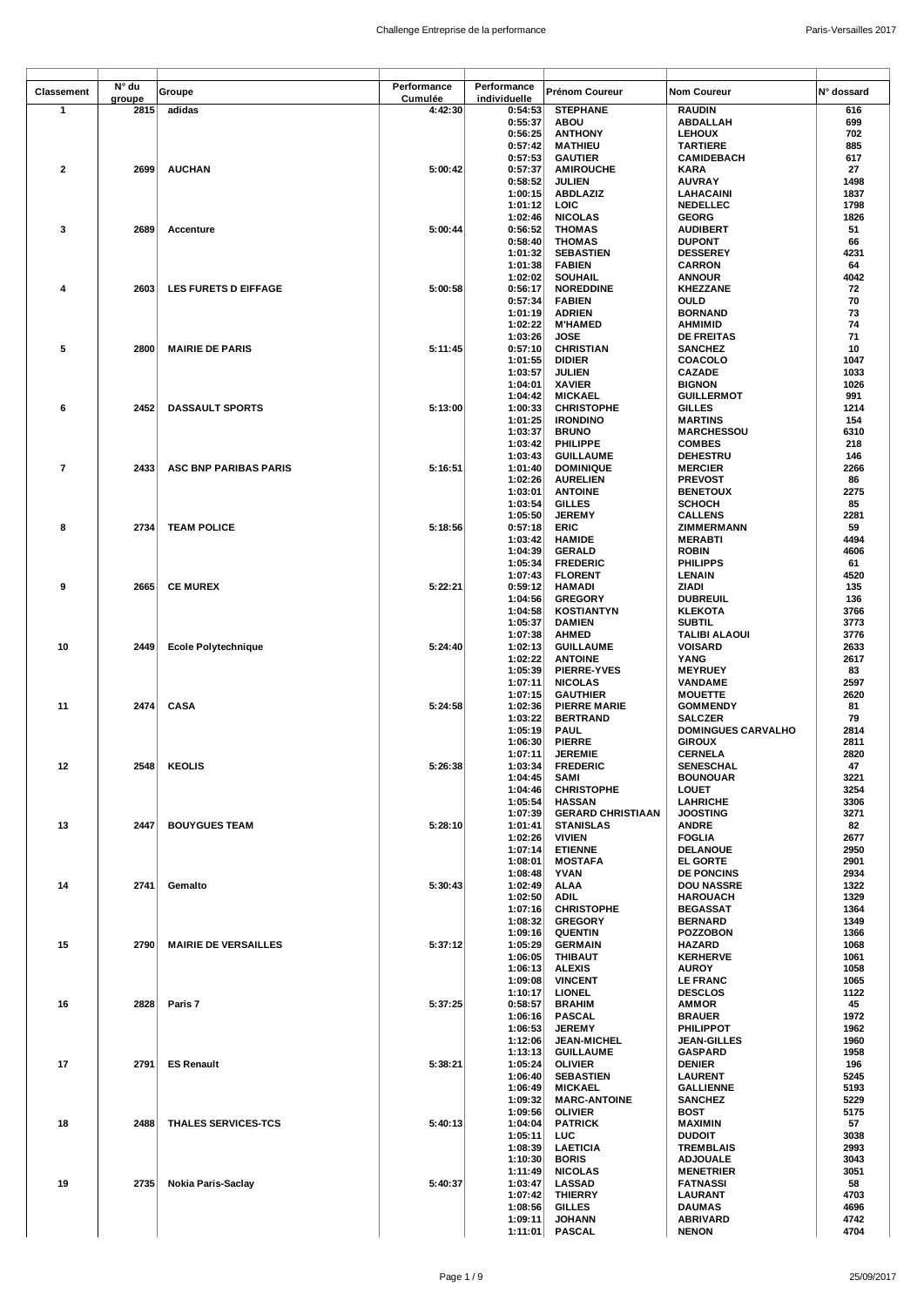|            | Challenge Entreprise de la performance |                                |                        |                             |                                    | Paris-Versailles 2017              |              |
|------------|----------------------------------------|--------------------------------|------------------------|-----------------------------|------------------------------------|------------------------------------|--------------|
| Classement | N° du<br>groupe                        | Groupe                         | Performance<br>Cumulée | Performance<br>individuelle | Prénom Coureur                     | <b>Nom Coureur</b>                 | N° dossard   |
| 20         | 2803                                   | <b>WORLDLINE POUR TELETHON</b> | 5:42:04                | 0:58:14                     | <b>GAETAN</b>                      | <b>BALLARD</b>                     | 52           |
|            |                                        |                                |                        | 1:03:23                     | <b>JAMAL</b>                       | <b>IDZIM</b>                       | 5578         |
|            |                                        |                                |                        | 1:10:59                     | <b>TOM</b>                         | <b>BUATOIS</b>                     | 5573         |
|            |                                        |                                |                        | 1:12:29<br>1:16:59          | PHILIPPE<br><b>GENSERIC</b>        | <b>DUBOIS</b><br><b>MONTEILLER</b> | 5553<br>5559 |
| 21         | 2796                                   | <b>RER C</b>                   | 5:43:28                | 1:05:58                     | <b>BENJAMIN</b>                    | <b>GORIOT</b>                      | 2013         |
|            |                                        |                                |                        | 1:07:36                     | <b>DOMINIQUE</b>                   | CADART                             | 2026         |
|            |                                        |                                |                        | 1:07:47                     | <b>MARC</b>                        | COLEGA                             | 2023         |
|            |                                        |                                |                        | 1:09:44                     | <b>ARNAUD</b>                      | <b>JOUFFROY</b>                    | 2027         |
|            |                                        |                                |                        | 1:12:23                     | <b>ISSAM</b>                       | CHATBI                             | 1996         |
| 22         | 2752                                   | <b>SORBONNE UNIVERSITE</b>     | 5:43:45                | 1:02:14<br>1:06:58          | <b>MICKAEL</b><br><b>WILLIAM</b>   | <b>GUINET</b><br>PETIT             | 55<br>56     |
|            |                                        |                                |                        | 1:09:32                     | <b>YVES</b>                        | <b>NOEL</b>                        | 4795         |
|            |                                        |                                |                        | 1:12:28                     | <b>THEO</b>                        | <b>GUILLON</b>                     | 4776         |
|            |                                        |                                |                        | 1:12:33                     | <b>GERAUD</b>                      | <b>HENNIN</b>                      | 4770         |
| 23         | 2793                                   | SNCF - Technicentre Le Landy   | 5:44:48                | 1:00:02                     | <b>LAHCENE</b>                     | FEKIH                              | 1212         |
|            |                                        |                                |                        | 1:08:06                     | <b>BAPTISTE</b>                    | <b>DEBREE</b>                      | 5283         |
|            |                                        |                                |                        | 1:08:10<br>1:14:01          | <b>ANTHONY</b><br>LUC              | <b>HODYL</b><br><b>BURLERAUX</b>   | 5299<br>5286 |
|            |                                        |                                |                        | 1:14:29                     | <b>KEVIN</b>                       | <b>CLAUDE</b>                      | 5327         |
| 24         | 2437                                   | <b>GROUPE FAYAT</b>            | 5:45:04                | 1:07:02                     | <b>GAETAN</b>                      | <b>MUZELLEC</b>                    | 3424         |
|            |                                        |                                |                        | 1:07:55                     | <b>COME</b>                        | <b>LE NET</b>                      | 3421         |
|            |                                        |                                |                        | 1:09:09                     | <b>FRANCK</b>                      | <b>FONTAINE</b>                    | 3417         |
|            |                                        |                                |                        | 1:10:12                     | <b>ANTONIN</b>                     | <b>SOULARD</b>                     | 3431         |
|            |                                        |                                |                        | 1:10:46                     | <b>MAEVA</b>                       | <b>MEREL</b>                       | 2400         |
| 25         | 2731                                   | PRG en Grand                   | 5:45:39                | 1:04:04<br>1:04:52          | <b>JOSE</b><br><b>ALBAN</b>        | ALMEIDA<br><b>CABON</b>            | 4406<br>4423 |
|            |                                        |                                |                        | 1:11:15                     | <b>CHRISTOPHE</b>                  | <b>SIMONNET</b>                    | 4460         |
|            |                                        |                                |                        | 1:12:02                     | <b>GREGORY</b>                     | <b>SENGER</b>                      | 4458         |
|            |                                        |                                |                        | 1:13:26                     | <b>AMERICO</b>                     | <b>MACHADO DE ANDRADE</b>          | 62           |
| 26         | 2432                                   | <b>SEGULA TECHNOLOGIES</b>     | 5:46:49                | 0:57:43                     | <b>MATHIEU</b>                     | <b>TARTIERE</b>                    | 84           |
|            |                                        |                                |                        | 1:07:11                     | <b>ACHRAF</b>                      | JALLALI                            | 2189         |
|            |                                        |                                |                        | 1:11:48                     | <b>PHILLIP</b>                     | COX                                | 2236         |
|            |                                        |                                |                        | 1:14:20<br>1:15:47          | <b>NICOLAS</b><br><b>ADRIEN</b>    | VOISIN<br><b>GUILLEMIN</b>         | 2231<br>2255 |
| 27         | 2515                                   | <b>COLAS RUNNERS</b>           | 5:47:40                | 0:57:32                     | <b>NICOLAS</b>                     | <b>COUSSEMENT</b>                  | 77           |
|            |                                        |                                |                        | 1:06:12                     | <b>MAXIME</b>                      | <b>JAFFREZIC</b>                   | 3071         |
|            |                                        |                                |                        | 1:10:21                     | <b>BENOIT</b>                      | <b>BOUVERET</b>                    | 78           |
|            |                                        |                                |                        | 1:15:33                     | <b>SEBASTIEN</b>                   | <b>GUERRY</b>                      | 3083         |
|            |                                        |                                |                        | 1:18:02                     | <b>JEAN-YVES</b>                   | <b>BIGNON</b>                      | 3070         |
| 28         | 2801                                   | <b>CARREFOUR RUNNING</b>       | 5:48:08                | 1:06:02                     | <b>LIONEL</b>                      | <b>DESENCE</b>                     | 5455         |
|            |                                        |                                |                        | 1:09:26<br>1:09:55          | <b>DAPHNE</b>                      | <b>GUEDON</b>                      | 5463         |
|            |                                        |                                |                        | 1:11:12                     | JULIAN<br><b>BENJAMIN</b>          | <b>SAEZ MARTINEZ</b><br>NOUDELBERG | 5497<br>5485 |
|            |                                        |                                |                        | 1:11:33                     | <b>CHRISTOPHE</b>                  | <b>PERIER</b>                      | 5490         |
| 29         | 2754                                   | <b>TECHNIPFMC</b>              | 5:48:18                | 1:06:45                     | <b>ATCHEYALINGAM</b>               | DONTABACTOUNY                      | 4873         |
|            |                                        |                                |                        | 1:10:06                     | <b>RENAUD</b>                      | <b>BELLEC</b>                      | 4826         |
|            |                                        |                                |                        | 1:10:08                     | <b>SIMON</b>                       | <b>PONIARD</b>                     | 4884         |
|            |                                        |                                |                        | 1:10:09                     | <b>CYRIL</b>                       | <b>DURILLON</b>                    | 4841         |
| 30         | 2595                                   | <b>GRDF</b>                    | 5:48:43                | 1:11:10<br>1:06:38          | <b>ARNAUD</b><br><b>PATRICK</b>    | <b>MACHEFEL</b><br><b>MOREIRA</b>  | 4864<br>7320 |
|            |                                        |                                |                        | 1:07:33                     | <b>MARTIAL</b>                     | <b>MIQUEL</b>                      | 7330         |
|            |                                        |                                |                        | 1:08:06                     | <b>NICOLAS</b>                     | <b>BERNASCONI</b>                  | 7337         |
|            |                                        |                                |                        | 1:11:02                     | YANN                               | <b>HORLANDE</b>                    | 7294         |
|            |                                        |                                |                        | 1:15:24                     | <b>THOMAS</b>                      | <b>MULLER</b>                      | 7339         |
| 31         | 2578                                   | <b>CLAAS TRACTOR</b>           | 5:49:14                | 1:04:43                     | <b>FREDERIC</b>                    | NIER                               | 7181         |
|            |                                        |                                |                        | 1:08:01<br>1:08:44          | <b>OLIVIER</b><br><b>JEAN-MARC</b> | <b>BESSETTE</b><br><b>PINARD</b>   | 7171<br>7178 |
|            |                                        |                                |                        | 1:11:56                     | <b>BERTRAND</b>                    | <b>GUETTIER</b>                    | 7168         |
|            |                                        |                                |                        | 1:15:50                     | LOIC                               | <b>LAGUERRE</b>                    | 7177         |
| 32         | 2435                                   | <b>DNCA</b>                    | 5:49:18                | 1:06:05                     | <b>ALEXIS</b>                      | <b>CLISSON</b>                     | 2350         |
|            |                                        |                                |                        | 1:09:24                     | <b>CEDRIC</b>                      | SAVY                               | 2376         |
|            |                                        |                                |                        | 1:10:41                     | <b>PHILIPPE</b>                    | <b>ROCHEREUIL</b>                  | 2378         |
|            |                                        |                                |                        | 1:10:58<br>1:12:10          | <b>HUGO</b><br><b>GUILLAUME</b>    | <b>HUTINET</b><br><b>NINEVEN</b>   | 2373<br>2375 |
| 33         | 2518                                   | <b>FIVES MAINTENANCE</b>       | 5:51:02                | 1:06:37                     | <b>VINCENT</b>                     | <b>HEYRAUD</b>                     | 177          |
|            |                                        |                                |                        | 1:09:39                     | <b>LOIC</b>                        | <b>ALLAIN</b>                      | 6714         |
|            |                                        |                                |                        | 1:10:39                     | <b>SAFIA</b>                       | <b>MERABET</b>                     | 176          |
|            |                                        |                                |                        | 1:10:55                     | <b>MATHIEU</b>                     | <b>BROSSIAL</b>                    | 6712         |
|            |                                        |                                |                        | 1:13:12                     | <b>PIERRE-FRANCOIS</b>             | THIOLET                            | 6704         |
| 34         | 2580                                   | <b>PAI Human Capital</b>       | 5:51:51                | 1:05:42<br>1:07:08          | <b>OTMANE</b><br><b>AUGUSTIN</b>   | <b>SAHEB</b><br><b>GRANDCOLAS</b>  | 49<br>3344   |
|            |                                        |                                |                        | 1:08:59                     | <b>PIERRE</b>                      | DE LA TOUR DU PIN                  | 3357         |
|            |                                        |                                |                        | 1:13:49                     | <b>SYLVESTRE</b>                   | <b>MACALUSO</b>                    | 3367         |
|            |                                        |                                |                        | 1:16:13                     | <b>NICOLAS</b>                     | <b>AUBERT</b>                      | 3366         |
| 35         | 2438                                   | UTO                            | 5:52:04                | 1:08:05                     | <b>HERVE</b>                       | OLIVAUX                            | 2427         |
|            |                                        |                                |                        | 1:09:43                     | <b>ALEXANDRE</b>                   | <b>BLAMPAIN</b>                    | 2424         |
|            |                                        |                                |                        | 1:10:11                     | <b>MEHDI</b><br><b>CHRISTOPHE</b>  | HEBRI<br><b>BUIRETTE</b>           | 2417<br>2432 |
|            |                                        |                                |                        | 1:14:22                     | <b>BASTIEN</b>                     | DELAUNAY                           | 2409         |
| 36         | 2431                                   | <b>AS CEIDF</b>                | 5:53:36                | 1:07:14                     | <b>MATHIEU</b>                     | GRIMAL                             | 20567        |
|            |                                        |                                |                        | 1:07:16                     | <b>PIERRE</b>                      | <b>VOCHELET</b>                    | 1216         |
|            |                                        |                                |                        | 1:12:40                     | <b>MATHIEU</b>                     | <b>IRIART</b>                      | 2185         |
|            |                                        |                                |                        | 1:13:13                     | <b>XAVIER</b>                      | <b>BILHAUT</b>                     | 2168         |
|            |                                        |                                |                        |                             | RUDY                               | JUBLANC                            | 2160         |
| 37         | 2462                                   | <b>LIA SPORTING CLUB</b>       | 5:53:42                | 1:02:19<br>1:08:16          | <b>VLADIMIR</b><br>FARID           | GUCI<br><b>ZEROUDI</b>             | 213<br>6393  |
|            |                                        |                                |                        | 1:12:17                     | <b>NOUREDINE</b>                   | <b>BENLEKBIR</b>                   | 6392         |
|            |                                        |                                |                        | 1:12:25                     | <b>NICOLAS</b>                     | MOTTE                              | 6380         |
|            |                                        |                                |                        | 1:18:25                     | <b>MIGUEL</b>                      | <b>DECHAMPS</b>                    | 6381         |
| 38         | 2666                                   | <b>ERAMET</b>                  | 5:53:56                | 1:03:08                     | <b>JEROME</b>                      | <b>MICHAUD</b>                     | 3782         |
|            |                                        |                                |                        | 1:07:08                     | <b>JOSE MANUEL</b>                 | <b>SANCHEZ</b>                     | 3788         |
|            |                                        |                                |                        | 1:13:00<br>1:13:34          | <b>MARC</b><br><b>CHRISTOPHE</b>   | <b>RAIMONDO</b><br><b>BUTON</b>    | 1236<br>3792 |
|            |                                        |                                |                        | 1:17:06                     | <b>FRANCOIS</b>                    | <b>COLLET</b>                      | 3796         |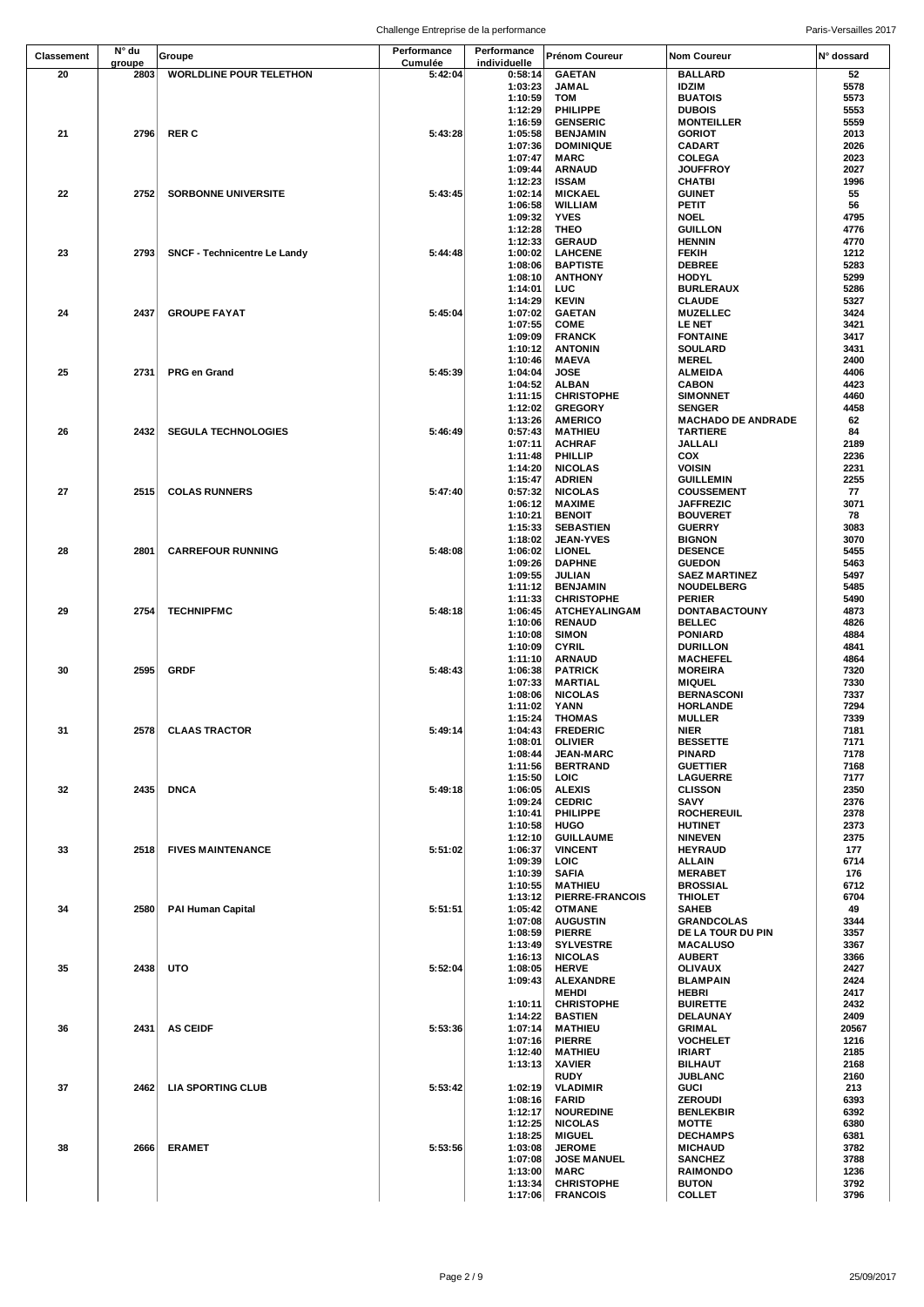| Classement | N° du          | Groupe                     | Performance        | Performance             | Prénom Coureur                     | Nom Coureur                          | N° dossard    |
|------------|----------------|----------------------------|--------------------|-------------------------|------------------------------------|--------------------------------------|---------------|
| 39         | groupe<br>2681 | M6                         | Cumulée<br>5:54:51 | individuelle<br>1:05:00 | <b>GUILLAUME</b>                   | CHAGNEAU                             | 68            |
|            |                |                            |                    | 1:06:12                 | <b>ALEXANDRE</b>                   | LASRY                                | 3848          |
|            |                |                            |                    | 1:12:30                 | <b>SIMON</b>                       | <b>FOURNERIE</b>                     | 3827          |
|            |                |                            |                    | 1:14:20                 | <b>CORENTIN</b>                    | <b>BELLIER</b>                       | 3832          |
|            |                |                            |                    | 1:16:49                 | <b>GREGORY</b>                     | <b>PORTE</b>                         | 3853          |
| 40         | 2697           | <b>BNP PARIBAS CIB ITO</b> | 5:56:09            | 1:07:31                 | <b>ADRIEN</b>                      | COTTREZ                              | 4347          |
|            |                |                            |                    | 1:07:35                 | <b>FABIAN</b>                      | <b>BOURDILLAT</b>                    | 4294          |
|            |                |                            |                    | 1:12:58                 | <b>TOUFIK</b>                      | <b>BOUKROUT</b>                      | 4308          |
|            |                |                            |                    | 1:13:13                 | <b>ARNAUD</b>                      | <b>TERRIEN</b>                       | 4346          |
|            |                |                            |                    | 1:14:52                 | <b>JONATHAN</b>                    | <b>BERGER</b>                        | 4340          |
| 41         | 2581           | <b>AS CREDIT FONCIER</b>   | 5:56:49            | 1:05:51<br>1:08:00      | <b>BRICE</b><br><b>ABDELAALI</b>   | MAILLARD<br><b>HABLA</b>             | 75<br>7197    |
|            |                |                            |                    | 1:11:23                 | <b>RAPHAEL</b>                     | PERIN                                | 3396          |
|            |                |                            |                    | 1:13:27                 | <b>BENJAMIN</b>                    | <b>BODIN</b>                         | 3405          |
|            |                |                            |                    | 1:18:08                 | <b>ALBERT</b>                      | <b>MPONDO BLACK</b>                  | 1279          |
| 42         | 2465           | <b>LES SFILIENS</b>        | 5:57:38            | 1:06:03                 | <b>BENJAMIN</b>                    | <b>BOUILLOZ</b>                      | 6411          |
|            |                |                            |                    | 1:08:52                 | <b>JONATHAN</b>                    | <b>CADIC</b>                         | 6424          |
|            |                |                            |                    | 1:13:44                 | <b>CEDRIC</b>                      | <b>OSMOND</b>                        | 6422          |
|            |                |                            |                    | 1:14:24                 | <b>ROCH</b>                        | <b>HERAUD</b>                        | 6417          |
|            |                |                            |                    | 1:14:35                 | <b>MAYEUL</b>                      | <b>DASTUGUE</b>                      | 6419          |
| 43         | 2817           | <b>Etoile de Martin</b>    | 5:58:12            | 0:59:22                 | <b>CYRIL</b>                       | <b>BUISSON</b>                       | 5705<br>5732  |
|            |                |                            |                    | 1:12:24<br>1:13:58      | <b>CEDRIC</b><br>DAVID             | <b>REYNAUD</b><br><b>RABUSSIER</b>   | 5731          |
|            |                |                            |                    | 1:15:59                 | <b>CYRILLE</b>                     | <b>RUBINO</b>                        | 5733          |
|            |                |                            |                    | 1:16:29                 | <b>CLEMENT</b>                     | <b>SALAIS</b>                        | 5734          |
| 44         | 2797           | <b>CSA</b>                 | 5:58:14            | 1:07:25                 | <b>CHRISTOPHE</b>                  | <b>COUSIN</b>                        | 382           |
|            |                |                            |                    |                         | <b>VALENTIN</b>                    | <b>MAURY</b>                         | 383           |
|            |                |                            |                    | 1:10:51                 | <b>GILLES</b>                      | <b>GAMEIRO</b>                       | 5404          |
|            |                |                            |                    | 1:14:46                 | <b>ERWAN</b>                       | VIOT                                 | 5403          |
|            |                |                            |                    | 1:17:47                 | <b>ANTOINE</b>                     | <b>VICTORIA</b>                      | 5408          |
| 45         | 2564           | <b>SGS ATHLETISME</b>      | 5:59:28            | 1:08:29                 | <b>FREDDY</b>                      | ANDRE                                | 6996          |
|            |                |                            |                    | 1:09:59<br>1:11:05      | <b>CLAUDE</b><br><b>CHRISTOPHE</b> | <b>AUGER</b><br><b>BERGER</b>        | 6997<br>7001  |
|            |                |                            |                    | 1:14:00                 | PHILIPPE                           | <b>JACQUEMIN</b>                     | 7008          |
|            |                |                            |                    | 1:15:55                 | <b>MARC</b>                        | <b>CASANA</b>                        | 7004          |
| 46         | 2525           | <b>SEOP</b>                | 6:00:06            | 1:04:56                 | <b>MUSTAPHA</b>                    | <b>MOUALEK</b>                       | 2049          |
|            |                |                            |                    | 1:07:51                 | <b>STEPHANE</b>                    | <b>HUBERT</b>                        | 2039          |
|            |                |                            |                    | 1:10:34                 | <b>ANTOINE</b>                     | <b>GAUTIER</b>                       | 2060          |
|            |                |                            |                    | 1:18:20                 | <b>ALBAN</b>                       | <b>BODY</b>                          | 2066          |
|            |                |                            |                    | 1:18:25                 | <b>ROMAIN</b>                      | <b>DENOS</b>                         | 2061          |
| 47         | 2799           | <b>VENTE-PRIVEE</b>        | 6:01:30            | 1:05:03                 | <b>LAURENT</b>                     | <b>LEDUC</b>                         | 5426          |
|            |                |                            |                    | 1:09:26                 | <b>AURELIEN</b>                    | <b>PINSTON</b>                       | 5416          |
|            |                |                            |                    | 1:10:14<br>1:18:00      | <b>RACHID</b><br><b>ROMAIN</b>     | <b>EL BOHTORY</b><br><b>LASCARY</b>  | 5420<br>5434  |
|            |                |                            |                    | 1:18:47                 | <b>KEVIN</b>                       | <b>VIRAYIE</b>                       | 5431          |
| 48         | 2653           | <b>TOSHIBA</b>             | 6:02:59            | 1:03:49                 | <b>JULIEN</b>                      | <b>BUBBE</b>                         | 69            |
|            |                |                            |                    | 1:08:10                 | <b>OMAR</b>                        | <b>BOUDJEMA</b>                      | 3582          |
|            |                |                            |                    | 1:14:02                 | <b>KARIM</b>                       | <b>SAKLY</b>                         | 3605          |
|            |                |                            |                    | 1:18:09                 | <b>FRANCK</b>                      | <b>DELEFORGE</b>                     | 3580          |
|            |                |                            |                    | 1:18:49                 | <b>ANTHONY</b>                     | <b>THIERRY</b>                       | 3609          |
| 49         | 2802           | <b>CAPS</b>                | 6:03:24            | 1:06:13                 | <b>ARNAUD</b>                      | <b>PELLOIN</b>                       | 5525          |
|            |                |                            |                    | 1:11:59                 | <b>SEBASTIEN</b>                   | <b>CHARRUET</b>                      | 5535          |
|            |                |                            |                    | 1:13:37                 | YANN                               | <b>AUTRET</b><br><b>DELMAS</b>       | 5530<br>5523  |
|            |                |                            |                    | 1:15:42<br>1:15:53      | <b>ALAIN</b><br><b>THOMAS</b>      | <b>BIONDOLLILO</b>                   | 5549          |
| 50         |                | 2535 ANATOLE               | 6:03:40            |                         | 1:05:48 VINCENT                    | <b>BENOUAICH</b>                     | 15211         |
|            |                |                            |                    | 1:08:02                 | PIERRE-JEAN                        | <b>GIBON</b>                         | 6838          |
|            |                |                            |                    | 1:10:09                 | <b>GUILLAUME</b>                   | <b>DELCROIX</b>                      | 6835          |
|            |                |                            |                    | 1:14:22                 | THIBAULT                           | <b>LELONG</b>                        | 6844          |
|            |                |                            |                    | 1:25:19                 | <b>DOMINIQUE</b>                   | <b>LEPENNE</b>                       | 6842          |
| 51         | 2448           | ARVAL                      | 6:04:14            | 1:05:21                 | <b>JUI-FEN</b>                     | WANG                                 | 6266          |
|            |                |                            |                    | 1:10:03                 | <b>AUGUSTIN</b>                    | <b>DE LASSUS</b>                     | 6272          |
|            |                |                            |                    | 1:12:23<br>1:15:39      | <b>GREG</b><br><b>STEPHEN</b>      | VAN DE WIELE<br>ALBERT               | 10599<br>6269 |
|            |                |                            |                    | 1:20:48                 | <b>RAOUF</b>                       | <b>HADJ MESSAOUD</b>                 | 6279          |
| 52         | 2657           | mc2i Groupe                | 6:04:27            | 1:06:03                 | <b>CHARLES</b>                     | <b>COUTHIER</b>                      | 3670          |
|            |                |                            |                    | 1:09:19                 | <b>CEDRIC</b>                      | DIEBRA                               | 3667          |
|            |                |                            |                    | 1:14:14                 | <b>AUGUSTE</b>                     | <b>NGUYEN</b>                        | 3661          |
|            |                |                            |                    | 1:17:19                 | <b>CHRISTOPHE</b>                  | LAGRANGE                             | 3686          |
|            |                |                            |                    | 1:17:32                 | <b>ANTHONY</b>                     | <b>FOULON</b>                        | 3658          |
| 53         | 2436           | <b>GALERIES LAFAYETTE</b>  | 6:04:30            | 1:09:19                 | <b>CHERIF</b>                      | <b>MOHELLEBI</b>                     | 228           |
|            |                |                            |                    | 1:11:15                 | <b>GUILLAUME</b>                   | <b>LESOUEF</b>                       | 6214          |
|            |                |                            |                    | 1:14:24                 | <b>FLORENT</b>                     | ZANGRANDO                            | 6220<br>6213  |
|            |                |                            |                    | 1:14:25<br>1:15:07      | <b>AKIM</b><br>LOUISA              | <b>BEN-SALAH</b><br><b>MOHELLEBI</b> | 227           |
| 54         | 2781           | <b>ANTARGAZ FINAGAZ</b>    | 6:05:15            | 1:09:36                 | <b>PIERRE</b>                      | <b>MONTELLANO</b>                    | 5105          |
|            |                |                            |                    | 1:11:19                 | <b>MICKAEL</b>                     | <b>DUJARDIN</b>                      | 5120          |
|            |                |                            |                    | 1:11:59                 | <b>CEDRIC</b>                      | <b>PELISSIER</b>                     | 5111          |
|            |                |                            |                    | 1:15:05                 | <b>JULIEN</b>                      | <b>ADAMIAK</b>                       | 5116          |
|            |                |                            |                    | 1:17:16                 | <b>REMI</b>                        | <b>POUTIER</b>                       | 5137          |
| 55         | 2577           | <b>CE AREVA PROJET SQY</b> | 6:05:47            | 1:02:55                 | DAVID                              | <b>BIDEAU</b>                        | 148           |
|            |                |                            |                    | 1:13:34                 | <b>NICOLAS</b>                     | <b>GOLLES</b>                        | 7153          |
|            |                |                            |                    | 1:14:37                 | <b>NICOLAS</b>                     | <b>RUFFIN</b>                        | 7154          |
|            |                |                            |                    | 1:16:09                 | <b>FRANCK</b>                      | <b>TRICOT</b>                        | 7156          |
| 56         | 2753           |                            | 6:05:51            | 1:18:32                 | <b>DANIEL</b>                      | <b>BAQUERISE</b><br><b>DEBOIS</b>    | 7152<br>4801  |
|            |                | <b>DRPJ VERSAILLES</b>     |                    | 1:07:12<br>1:09:14      | <b>ROMAIN</b><br><b>FREDERIC</b>   | SCAFARTO                             | 4815          |
|            |                |                            |                    | 1:13:28                 | ARNAUD                             | <b>BOURGEAIS</b>                     | 4818          |
|            |                |                            |                    | 1:17:41                 | <b>MATHIEU</b>                     | <b>ROQUES</b>                        | 4813          |
|            |                |                            |                    | 1:18:16                 | <b>STEPHANE</b>                    | <b>GASTINE</b>                       | 4807          |
| 57         | 2441           | <b>EC SIMu</b>             | 6:07:03            | 1:09:03                 | <b>STEPHANE</b>                    | <b>BEATRIX</b>                       | 2448          |
|            |                |                            |                    | 1:09:55                 | <b>MARC-ANDRE</b>                  | <b>FRANCILLETTE</b>                  | 2444          |
|            |                |                            |                    | 1:11:26                 | <b>JEAN-LOUIS</b>                  | <b>CONTE</b>                         | 2457          |
|            |                |                            |                    | 1:17:38                 | <b>GERARD DANIEL</b>               | <b>TREPON</b>                        | 2455          |
|            |                |                            |                    | 1:19:01                 | <b>ADELE</b>                       | <b>LAISSUE</b>                       | 2440          |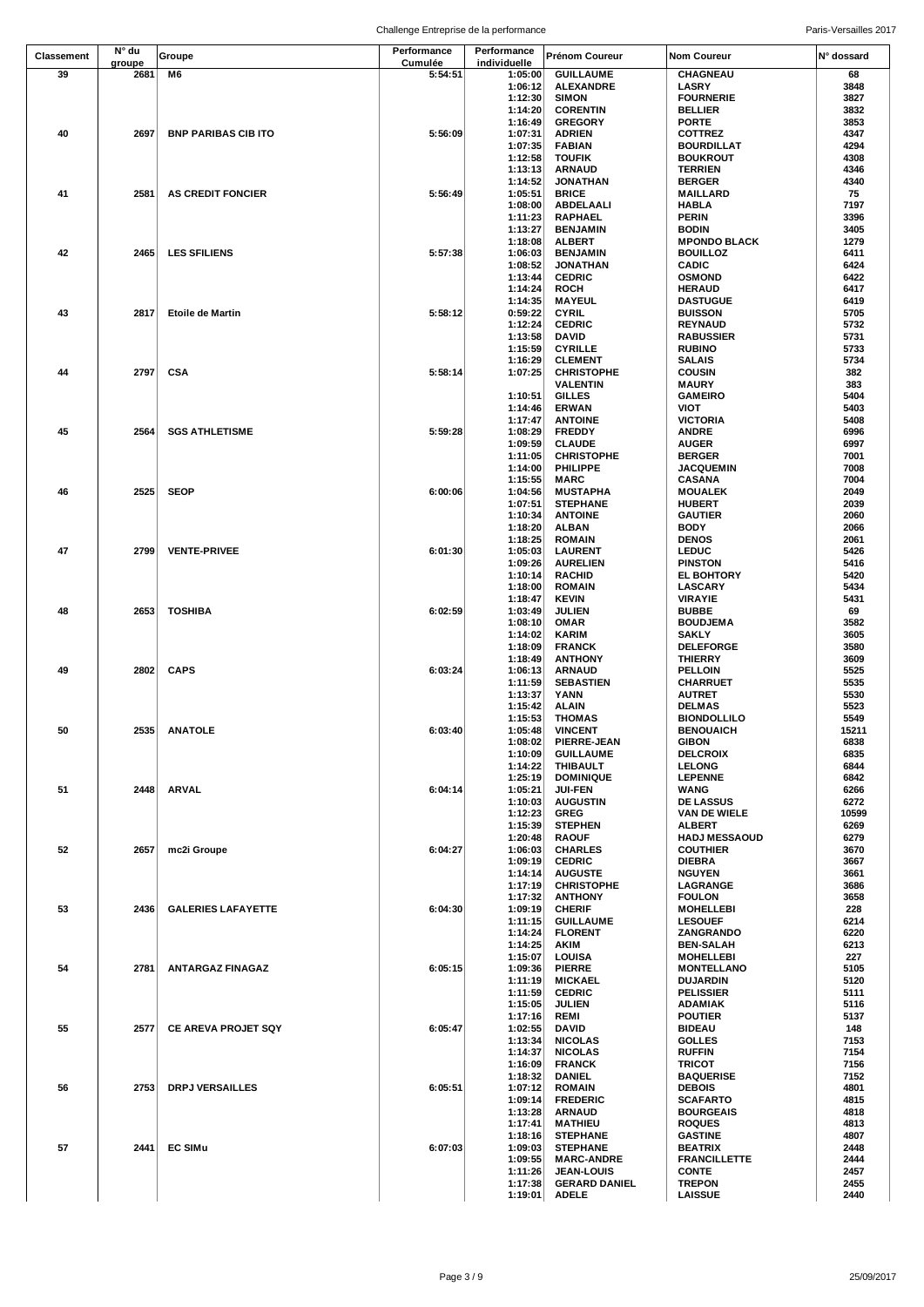|            | N° du  |                              |                        |                             |                                   |                                  |              |
|------------|--------|------------------------------|------------------------|-----------------------------|-----------------------------------|----------------------------------|--------------|
| Classement | groupe | Groupe                       | Performance<br>Cumulée | Performance<br>individuelle | Prénom Coureur                    | <b>Nom Coureur</b>               | N° dossard   |
| 58         | 2795   | Wavestone                    | 6:07:07                | 1:11:13                     | <b>RAYHANE</b>                    | EL KHOUROUJ                      | 5389         |
|            |        |                              |                        | 1:11:53                     | THIBAULT                          | <b>TENAILLE</b>                  | 5370         |
|            |        |                              |                        | 1:12:26                     | <b>FRANCK</b>                     | <b>BENOIT</b>                    | 5394         |
|            |        |                              |                        | 1:15:04                     | <b>STEPHAN</b>                    | MIR                              | 5385         |
|            |        |                              |                        | 1:16:31                     | <b>NOMAN</b>                      | ZAOUGA                           | 5375         |
| 59         | 2592   | <b>CANALPLUS</b>             | 6:07:15                | 1:03:27                     | <b>MATTHIEU</b>                   | <b>MONTIGAUD</b>                 | 3466         |
|            |        |                              |                        | 1:12:05                     | MARC                              | <b>STEFANI</b>                   | 3473         |
|            |        |                              |                        | 1:14:26                     | <b>NICOLAS</b>                    | <b>HIMMER</b>                    | 3452         |
|            |        |                              |                        | 1:17:28                     | <b>ANNE</b>                       | <b>COHEN SCALI</b>               | 3458         |
|            |        |                              |                        | 1:19:49                     | <b>GREGORY</b>                    | <b>NOWAK</b>                     | 3469         |
| 60         | 2774   | <b>ACTILITY</b>              | 6:07:47                | 1:07:36                     | <b>MOUAD</b>                      | <b>AGHOUILLES</b>                | 8364         |
|            |        |                              |                        | 1:13:32                     | AEL.                              | <b>BRETON</b>                    | 8366         |
|            |        |                              |                        | 1:15:22                     | JULIEN                            | <b>AVARRE</b>                    | 8360         |
|            |        |                              |                        | 1:15:37                     | <b>JULIEN</b>                     | <b>LAZERGES</b>                  | 8368         |
| 61         | 2832   | <b>ICADE</b>                 | 6:08:12                | 1:15:40                     | <b>NICOLAS</b>                    | <b>HASSID</b><br>LUSSEAU         | 8367<br>5824 |
|            |        |                              |                        | 1:10:43<br>1:12:22          | <b>STEPHANE</b><br><b>VINCENT</b> | <b>GINGUENAUD</b>                | 5820         |
|            |        |                              |                        | 1:14:04                     | <b>THIBAUT</b>                    | <b>OSTERMANN</b>                 | 5814         |
|            |        |                              |                        | 1:14:21                     | <b>GAEL</b>                       | <b>LEBRETON</b>                  | 5812         |
|            |        |                              |                        | 1:16:42                     | <b>CHRISTOPHE</b>                 | VIOSSAT                          | 5817         |
| 62         | 2788   | <b>DCCL</b>                  | 6:08:14                | 1:03:05                     | VALERIAN                          | <b>BAYLE</b>                     | 8456         |
|            |        |                              |                        | 1:03:56                     | <b>NICOLAS</b>                    | <b>VINEL</b>                     | 184          |
|            |        |                              |                        | 1:15:34                     | <b>PATRICK</b>                    | <b>EDME</b>                      | 8452         |
|            |        |                              |                        | 1:21:30                     | <b>SYLVAIN</b>                    | <b>AUPETIT</b>                   | 8448         |
|            |        |                              |                        | 1:24:09                     | <b>JEAN-AMAURY</b>                | LADRIERE                         | 8461         |
| 63         | 2479   | <b>CEGELEC</b>               | 6:08:18                | 1:03:07                     | <b>FLORINE</b>                    | <b>CHASLIN</b>                   | 1218         |
|            |        |                              |                        | 1:13:10                     | <b>MOHAMED</b>                    | <b>GHEBBI</b>                    | 2966         |
|            |        |                              |                        | 1:15:33                     | <b>SMAEL</b>                      | <b>BOUAKAZ</b>                   | 2964         |
|            |        |                              |                        | 1:18:01                     | <b>JOSE</b>                       | <b>LE GALL</b>                   | 2962         |
|            |        |                              |                        | 1:18:27                     | <b>GEORGE</b>                     | <b>BAPTISTA</b>                  | 2963         |
| 64         | 2555   | <b>ACCR</b>                  | 6:08:49                | 1:04:50                     | <b>ALEXIS</b>                     | ALIBERT                          | 6955         |
|            |        |                              |                        | 1:05:35                     | <b>YVES</b>                       | <b>BABILLIOT</b>                 | 6963         |
|            |        |                              |                        | 1:15:05                     | <b>ALEXIS</b>                     | <b>AUBRY</b>                     | 6951         |
|            |        |                              |                        | 1:21:25                     | ALI                               | <b>MOURAFI</b>                   | 6953         |
|            |        |                              |                        | 1:21:54                     | <b>EMMANUEL</b>                   | LAINAULT                         | 6947         |
| 65         | 2671   | <b>ADVANS GROUP</b>          | 6:09:04                | 1:10:56                     | <b>SILVAIN</b>                    | <b>DUCROS</b>                    | 7989         |
|            |        |                              |                        | 1:11:35                     | <b>MARTIN</b>                     | <b>GREBER</b>                    | 7992         |
|            |        |                              |                        | 1:12:47                     | <b>LUDOVIK</b>                    | <b>LACROIX</b>                   | 7997         |
|            |        |                              |                        | 1:16:23                     | <b>ADRIEN</b>                     | PRADAT                           | 8001         |
|            |        |                              |                        | 1:17:23                     | <b>ROMAIN</b>                     | <b>MICHEL</b>                    | 7994         |
| 66         | 2821   | <b>ARKEMA</b>                | 6:09:23                | 1:10:20                     | <b>STEPHANE</b>                   | <b>GODEFROY</b>                  | 8502         |
|            |        |                              |                        | 1:12:26                     | <b>ADRIEN</b>                     | <b>GRUPPO</b>                    | 8494         |
|            |        |                              |                        | 1:14:08                     | <b>JEROME</b>                     | <b>MAILLET</b>                   | 8504         |
|            |        |                              |                        | 1:15:43                     | <b>CHRISTOPHE</b>                 | <b>DUMESNILADELEE</b>            | 8510         |
| 67         | 2574   |                              | 6:10:01                | 1:16:46                     | <b>STEPHANE</b>                   | <b>DE BERNES</b>                 | 8509<br>7100 |
|            |        | <b>ISSEANE SYCTOM-TIRU</b>   |                        | 1:03:28                     | <b>PHILIPPE</b>                   | <b>KERIRZIN</b>                  | 7094         |
|            |        |                              |                        | 1:09:22<br>1:15:44          | <b>REGIS</b><br><b>AURELIEN</b>   | <b>OMNES</b><br><b>CLUZAUD</b>   | 7110         |
|            |        |                              |                        | 1:20:13                     | <b>FREDERIC</b>                   | ROUX                             | 7109         |
|            |        |                              |                        | 1:21:14                     | <b>SYLVAIN</b>                    | <b>BELSOEUR</b>                  | 7090         |
| 68         | 2698   | <b>TOTAL SPORT</b>           | 6:10:05                | 1:08:56                     | <b>THOMAS</b>                     | <b>BIASIO</b>                    | 4391         |
|            |        |                              |                        | 1:13:56                     | ALAIN                             | <b>CHEVASSUS</b>                 | 4394         |
|            |        |                              |                        | 1:14:49                     | <b>ROMAIN</b>                     | <b>LESUEUR</b>                   | 4395         |
|            |        |                              |                        | 1:15:06                     | <b>ANTOINE</b>                    | <b>WESTELYNCK</b>                | 4375         |
|            |        |                              |                        | 1:17:18                     | <b>DENIS</b>                      | <b>ALLEMAN</b>                   | 4357         |
| 69         |        | 2757 COMITE D AGENCE ARS IDF | 6:10:26                |                             | 1:07:14 BENOIT                    | <b>SIMONET</b>                   | 8225         |
|            |        |                              |                        | 1:12:45                     | <b>GUILLAUME</b>                  | <b>MOURET</b>                    | 8221         |
|            |        |                              |                        | 1:14:20                     | <b>BERTRAND</b>                   | <b>FONTAINE</b>                  | 8215         |
|            |        |                              |                        | 1:16:47                     | <b>VINCENT</b>                    | LANCHEC                          | 8217         |
|            |        |                              |                        | 1:19:20                     | <b>MARION</b>                     | GIROD                            | 8229         |
| 70         | 2519   | <b>SNCF ETOF</b>             | 6:10:44                | 1:01:23                     | <b>PIERRE FRANCOIS</b>            | <b>HANRIOT</b>                   | 3127         |
|            |        |                              |                        | 1:14:33                     | <b>GUILLAUME</b>                  | <b>PUYO</b>                      | 3134         |
|            |        |                              |                        | 1:17:24                     | <b>ARNAUD</b>                     | <b>CLAPET</b>                    | 3114         |
|            |        |                              |                        | 1:18:18                     | <b>DOMINIQUE</b>                  | TENIN                            | 3135         |
|            |        |                              |                        | 1:19:06                     | <b>SYLVAIN</b>                    | <b>BOUVIER</b>                   | 3112         |
| 71         | 2443   | <b>UVSQ</b>                  | 6:11:03                | 1:05:49                     | <b>ANTOINE</b>                    | <b>COSTE</b>                     | 2483         |
|            |        |                              |                        | 1:14:24<br>1:15:22          | <b>BRUNO</b><br><b>EMMANUELLE</b> | <b>BERINI</b><br>JAISSON-CREPEAU | 2495<br>2467 |
|            |        |                              |                        | 1:16:06                     | <b>CHRISTOPHE</b>                 | <b>CHALONS</b>                   | 2465         |
|            |        |                              |                        | 1:19:22                     | <b>BENOIT</b>                     | <b>MAURY</b>                     | 2470         |
| 72         | 2693   | <b>STAT Versailles</b>       | 6:11:19                | 1:08:09                     | <b>JEROME</b>                     | <b>THOMMEREL</b>                 | 4279         |
|            |        |                              |                        | 1:13:00                     | <b>FRANCK</b>                     | <b>VIERTEL</b>                   | 4269         |
|            |        |                              |                        | 1:15:18                     | YOANN                             | <b>FILLOCQUE</b>                 | 4273         |
|            |        |                              |                        | 1:17:12                     | <b>VINCENT</b>                    | <b>MARTY</b>                     | 4287         |
|            |        |                              |                        | 1:17:40                     | <b>JACQUES</b>                    | <b>FOUACHE</b>                   | 4275         |
| 73         | 2470   | <b>ZODIAC AERO ELECTRIC</b>  | 6:11:28                | 1:07:32                     | <b>ARNAUD</b>                     | <b>THIOULOUSE</b>                | 2776         |
|            |        |                              |                        | 1:10:40                     | YOUSSEF                           | AMZAY                            | 2779         |
|            |        |                              |                        | 1:14:06                     | <b>ANTHONY</b>                    | <b>GUILLO</b>                    | 2765         |
|            |        |                              |                        | 1:19:15                     | <b>CHRISTOPHE</b>                 | <b>CHAPON</b>                    | 2764         |
|            |        |                              |                        | 1:19:55                     | <b>LOUIS</b>                      | <b>EISENLOHR</b>                 | 2774         |
| 74         | 2624   | <b>MORPHO</b>                | 6:12:33                | 1:10:13                     | <b>MICHAEL</b>                    | <b>BARTHE</b>                    | 7696         |
|            |        |                              |                        | 1:14:09                     | <b>CYRILLE</b>                    | PEPIN                            | 7692         |
|            |        |                              |                        | 1:14:14                     | <b>STEPHANE</b>                   | <b>GUIBERT</b>                   | 7695         |
|            |        |                              |                        | 1:16:23                     | <b>OLIVIER</b>                    | <b>TOURET</b>                    | 7686         |
|            |        |                              |                        | 1:17:34                     | <b>ELENA</b>                      | <b>PEREZ</b>                     | 7694         |
| 75         | 2538   | <b>SEWS-E</b>                | 6:14:36                | 1:01:27                     | <b>BENOIT</b>                     | <b>HANSE</b>                     | 163          |
|            |        |                              |                        | 1:15:22                     | <b>FABRICE</b>                    | CHARNAL                          | 6872         |
|            |        |                              |                        | 1:17:15<br>1:19:27          | <b>ERWAN</b><br><b>SEBASTIEN</b>  | <b>TREGOUET</b><br><b>COUPEZ</b> | 6867<br>6874 |
|            |        |                              |                        | 1:21:05                     | YOUEN                             | THOMAS                           | 6866         |
| 76         | 2612   | LE SECOND SOUFFLE            | 6:17:11                | 1:13:19                     | DAVID                             | <b>BOURGOIN</b>                  | 7535         |
|            |        |                              |                        | 1:14:49                     | <b>GUILLAUME</b>                  | <b>BOLTEAU</b>                   | 7538         |
|            |        |                              |                        | 1:15:27                     | <b>OLIVIER</b>                    | <b>SOUBESTRE</b>                 | 7546         |
|            |        |                              |                        | 1:15:28                     | PIERRE-JEAN                       | <b>MARCHAND</b>                  | 7548         |
|            |        |                              |                        | 1:18:08                     | <b>JEAN-CHRISTOPHE</b>            | DELEDALLE                        | 7540         |
|            |        |                              |                        |                             |                                   |                                  |              |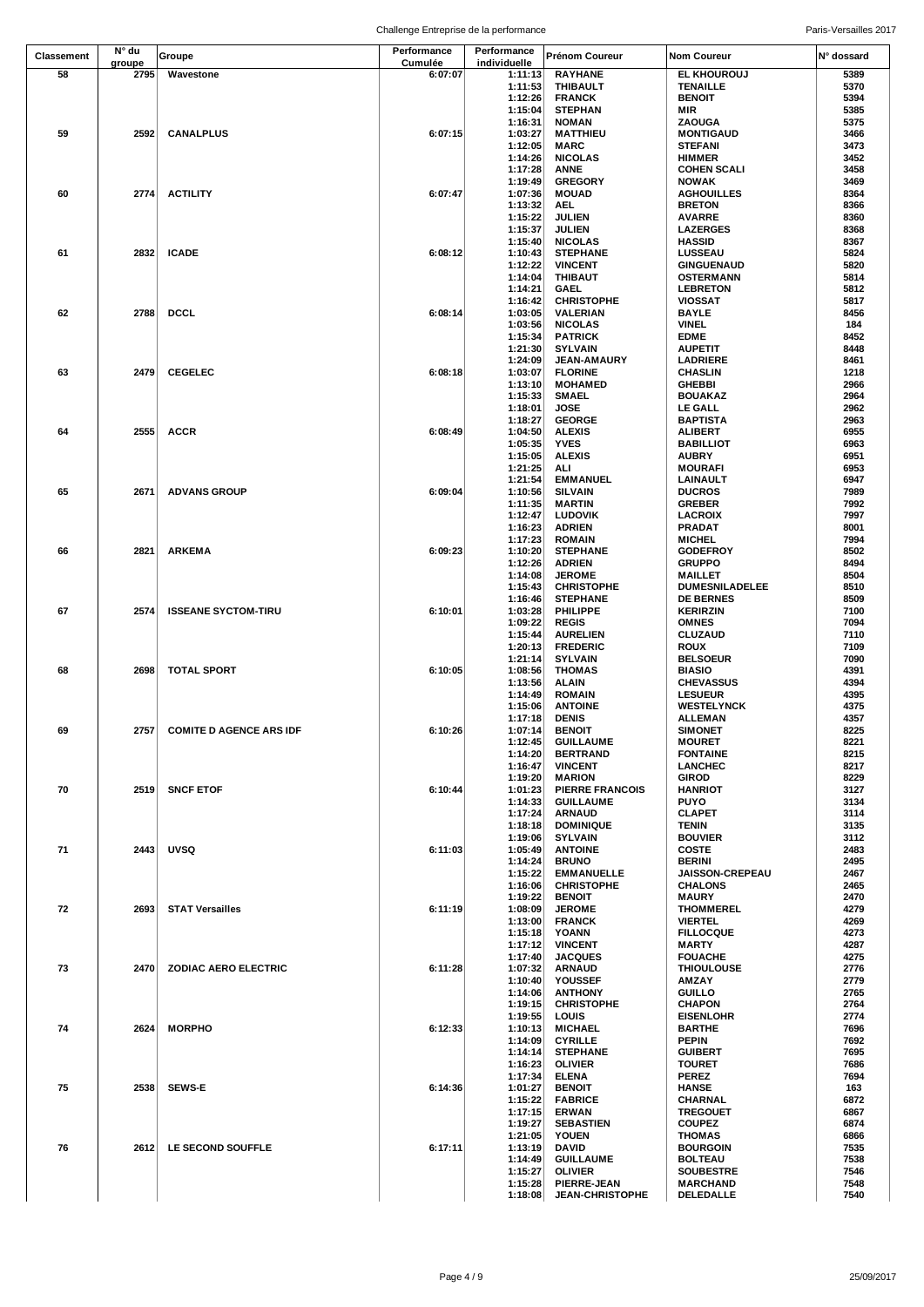|                 |                 |                               | Challenge Entreprise de la performance |                             |                                     |                                             | Paris-Versailles 2017 |
|-----------------|-----------------|-------------------------------|----------------------------------------|-----------------------------|-------------------------------------|---------------------------------------------|-----------------------|
| Classement      | N° du<br>groupe | Groupe                        | Performance<br>Cumulée                 | Performance<br>individuelle | Prénom Coureur                      | <b>Nom Coureur</b>                          | N° dossard            |
| $\overline{77}$ | 2658            | <b>CHV</b>                    | 6:17:39                                | 1:06:31                     | <b>MOHAMED</b>                      | <b>BAHOU</b>                                | 3707                  |
|                 |                 |                               |                                        | 1:13:21                     | <b>BENOIT</b>                       | <b>CONSTANT</b>                             | 3716                  |
|                 |                 |                               |                                        | 1:15:47                     | <b>ROMAIN</b>                       | <b>AUBOIS</b>                               | 3725                  |
|                 |                 |                               |                                        | 1:19:59<br>1:22:01          | <b>NIRANE</b><br><b>MICKAEL</b>     | <b>CHHENG</b><br><b>FERNANDES DE ARAUJO</b> | 3690<br>3724          |
| 78              | 2651            | La Fibre Orange               | 6:18:20                                | 1:13:22                     | <b>BRIEUC</b>                       | LE POTIER                                   | 3559                  |
|                 |                 |                               |                                        |                             | <b>CYPRIEN</b>                      | VIGNAL                                      | 3567                  |
|                 |                 |                               |                                        | 1:14:56                     | <b>MICHEL</b>                       | <b>DENIS</b>                                | 3575                  |
|                 |                 |                               |                                        | 1:17:14                     | <b>MANUEL</b>                       | <b>BENOIST</b>                              | 3570                  |
|                 |                 |                               |                                        | 1:19:26                     | TUAN                                | <b>AUQUANG</b>                              | 3573                  |
| 79              | 2597            | <b>SEQUANS</b>                | 6:18:39                                | 1:09:51<br>1:15:28          | <b>NUNO</b><br><b>VINCENT</b>       | <b>PIRES</b><br><b>MORET-BOSCH</b>          | 7357<br>7374          |
|                 |                 |                               |                                        | 1:17:11                     | <b>CHOUKRI</b>                      | <b>TIOUAJNI</b>                             | 7362                  |
|                 |                 |                               |                                        | 1:17:54                     | <b>HERVE</b>                        | <b>ANJOT</b>                                | 7352                  |
|                 |                 |                               |                                        | 1:18:15                     | <b>EMMANUEL</b>                     | <b>LEMOIS</b>                               | 7369                  |
| 80              | 2762            | <b>DENTSPLY SIRONA</b>        | 6:18:40                                | 1:05:55                     | <b>OLIVIER</b>                      | LAFARGE                                     | 8256                  |
|                 |                 |                               |                                        | 1:14:54                     | <b>CHRISTIAN</b>                    | <b>COUPOUX</b>                              | 8262                  |
|                 |                 |                               |                                        | 1:15:17<br>1:20:20          | <b>NICOLAS</b><br><b>BRUNO</b>      | <b>SAMSON</b><br><b>DELICQUE</b>            | 22008<br>10877        |
|                 |                 |                               |                                        | 1:22:14                     | <b>QUENTIN</b>                      | <b>GIROUD</b>                               | 21874                 |
| 81              | 2604            | THALES TCS ASTC               | 6:18:48                                | 1:14:39                     | <b>AZISS</b>                        | <b>TACHATTAHTE</b>                          | 7444                  |
|                 |                 |                               |                                        | 1:14:59                     | <b>JEAN-MARC</b>                    | <b>BAZIN</b>                                | 7399                  |
|                 |                 |                               |                                        | 1:16:19                     | <b>LIONEL</b>                       | <b>BESSON</b>                               | 7405                  |
|                 |                 |                               |                                        | 1:16:23                     | <b>FARID</b>                        | <b>BENBADIS</b>                             | 7400                  |
| 82              |                 | <b>GSBdD VERSAILLES</b>       | 6:19:07                                | 1:16:28                     | <b>STEPHANE</b>                     | <b>POTIER</b>                               | 7439                  |
|                 | 2456            |                               |                                        | 1:09:59<br>1:11:08          | <b>MARC</b><br><b>ALBAN</b>         | <b>BARDET</b><br><b>NICOLAS</b>             | 2642<br>2646          |
|                 |                 |                               |                                        | 1:13:51                     | <b>HUBERT</b>                       | <b>FREIXEDAS</b>                            | 2656                  |
|                 |                 |                               |                                        | 1:20:29                     | <b>SYLVIE</b>                       | GAIN                                        | 2653                  |
|                 |                 |                               |                                        | 1:23:40                     | <b>CHARLES</b>                      | <b>BEGUE</b>                                | 2649                  |
| 83              | 2760            | <b>EVA AIR</b>                | 6:19:19                                | 1:05:27                     | <b>THOMAS</b>                       | <b>CALLENS</b>                              | 5042                  |
|                 |                 |                               |                                        | 1:07:31                     | <b>GABRIEL</b>                      | CLAIR                                       | 5046                  |
|                 |                 |                               |                                        | 1:21:45<br>1:22:09          | <b>ANNICK</b><br>CHARLOTTE          | <b>LANARRE</b><br><b>PAJOT</b>              | 5054<br>5044          |
|                 |                 |                               |                                        | 1:22:27                     | <b>AISSA</b>                        | <b>SMATTI</b>                               | 5049                  |
| 84              | 2782            | <b>Zodiac Services Europe</b> | 6:20:24                                | 1:12:15                     | <b>OLIVIER</b>                      | <b>ROMIEU</b>                               | 5155                  |
|                 |                 |                               |                                        | 1:14:35                     | <b>MATHIEU</b>                      | <b>LAROCHE</b>                              | 5154                  |
|                 |                 |                               |                                        | 1:15:31                     | <b>SEBASTIEN</b>                    | <b>GARNIER</b>                              | 5149                  |
|                 |                 |                               |                                        | 1:17:33                     | <b>JEAN-BAPTISTE</b>                | <b>PHILIPPART</b>                           | 5150                  |
|                 |                 |                               |                                        | 1:20:30                     | <b>XAVIER</b>                       | <b>BREHIN</b>                               | 5168                  |
| 85              | 2584            | <b>CE ANSALDO-STS</b>         | 6:20:31                                | 1:12:01<br>1:13:32          | LOUIS<br><b>JEAN-BAPTISTE</b>       | <b>PARLANTI</b><br><b>BOURRAT</b>           | 7219<br>7208          |
|                 |                 |                               |                                        | 1:16:18                     | <b>EMILIANO</b>                     | <b>BECERICA</b>                             | 7207                  |
|                 |                 |                               |                                        | 1:18:08                     | <b>GILBERT</b>                      | <b>CARTIER</b>                              | 7211                  |
|                 |                 |                               |                                        | 1:20:32                     | PHILIPPE                            | <b>MOREIRA</b>                              | 7205                  |
| 86              | 2618            | <b>KERUDYS</b>                | 6:20:49                                | 1:12:16                     | <b>OLIVIER</b>                      | <b>BOURJAULT</b>                            | 7586                  |
|                 |                 |                               |                                        | 1:13:23                     | <b>LAURENT</b>                      | RABAGLIA                                    | 7621                  |
|                 |                 |                               |                                        | 1:17:38<br>1:18:27          | <b>COME</b><br><b>ERWAN</b>         | <b>CLADIERE</b><br><b>RICHARD</b>           | 7590<br>7613          |
|                 |                 |                               |                                        | 1:19:05                     | <b>GEORGES</b>                      | <b>AUFFRET</b>                              | 7583                  |
| 87              | 2739            | <b>CEGC</b>                   | 6:20:53                                | 1:14:46                     | <b>KARL</b>                         | <b>MAUGER</b>                               | 8108                  |
|                 |                 |                               |                                        | 1:15:03                     | <b>XAVIER</b>                       | <b>MUNOZ</b>                                | 8109                  |
|                 |                 |                               |                                        | 1:15:12                     | <b>NOUREDINE</b>                    | <b>BENOUFELLAH</b>                          | 8107                  |
|                 |                 |                               |                                        | 1:15:54                     | <b>JEAN-PAUL</b>                    | <b>DUPONT</b>                               | 8103                  |
| 88              | 2744            | <b>SERMA INGENIERIE</b>       | 6:20:59                                | 1:19:58<br>1:13:05          | <b>VINCENT</b><br><b>PIERRE</b>     | LANGLO<br><b>LE-MARQUER</b>                 | 8111<br>8183          |
|                 |                 |                               |                                        | 1:14:30                     | <b>GEOFFREY</b>                     | <b>LENDAIS</b>                              | 8173                  |
|                 |                 |                               |                                        | 1:16:28                     | <b>PATRICE</b>                      | <b>LEMOINE</b>                              | 8176                  |
|                 |                 |                               |                                        | 1:18:16                     | <b>STEVEN</b>                       | <b>CANAVESE</b>                             | 8174                  |
|                 |                 |                               |                                        | 1:18:40                     | <b>MAXIME</b>                       | <b>SUDRET</b>                               | 8167                  |
| 89              | 2524            | SYSTRA                        | 6:24:05                                | 1:08:04                     | <b>BENJAMIN</b><br><b>GUILLAUME</b> | TAVEAU                                      | 3156<br>3143          |
|                 |                 |                               |                                        | 1:18:34<br>1:19:04          | ADIL                                | <b>CARILLO</b><br>EL ASRI                   | 3164                  |
|                 |                 |                               |                                        | 1:19:10                     | <b>JOSE</b>                         | <b>GONZALEZ</b>                             | 3152                  |
|                 |                 |                               |                                        | 1:19:13                     | <b>NICOLAS</b>                      | VANGREVELYNGHE                              | 3170                  |
| 90              | 2621            | <b>VIVARTE</b>                | 6:24:06                                | 1:10:31                     | SAMY                                | <b>LACROIX</b>                              | 7662                  |
|                 |                 |                               |                                        | 1:15:53                     | <b>PASCAL</b>                       | <b>BOLZER</b>                               | 7665                  |
|                 |                 |                               |                                        | 1:17:54<br>1:18:57          | <b>OLIVIER</b><br>ERIC              | <b>AUREILLE</b><br>DALI                     | 7672<br>7657          |
|                 |                 |                               |                                        | 1:20:51                     | <b>PIERRE</b>                       | <b>DESOINDRE</b>                            | 7659                  |
| 91              | 2610            | <b>CITEL</b>                  | 6:24:25                                | 1:11:05                     | <b>JULIEN</b>                       | <b>PARIAT</b>                               | 7500                  |
|                 |                 |                               |                                        | 1:13:30                     | <b>JULIEN</b>                       | <b>BERTHEZENE</b>                           | 7510                  |
|                 |                 |                               |                                        | 1:17:03                     | NILS                                | <b>DUPRE-POTIRON</b>                        | 7497                  |
|                 |                 |                               |                                        | 1:20:18                     | <b>JULIEN</b>                       | <b>DECOIN</b>                               | 7501                  |
|                 |                 |                               |                                        | 1:22:29                     | <b>CHRISTIAN</b>                    | <b>MACANDA</b>                              | 7498                  |
| 92              | 2660            | <b>MEDIOBANCA</b>             | 6:26:45                                | 1:08:02<br>1:16:42          | <b>NICOLAS</b><br><b>FRANCESCO</b>  | <b>BILLIOTTE</b><br><b>LIONE</b>            | 7901<br>7909          |
|                 |                 |                               |                                        | 1:17:58                     | THIBAULT                            | <b>DURIEZ</b>                               | 7905                  |
|                 |                 |                               |                                        | 1:20:40                     | <b>FABIEN</b>                       | <b>VISAN</b>                                | 7908                  |
|                 |                 |                               |                                        | 1:23:23                     | <b>GREGORY</b>                      | <b>ROQUIER</b>                              | 7904                  |
| 93              |                 | 2778 EY ADVISORY              | 6:27:41                                | 1:12:01                     | <b>STEPHANE</b>                     | <b>SEBELOUE</b>                             | 8389                  |
|                 |                 |                               |                                        | 1:12:45                     | YANN                                | <b>FOURNIER</b>                             | 8391                  |
|                 |                 |                               |                                        | 1:19:08<br>1:21:10          | <b>MOHAMED</b><br>PIERRE-REMI       | <b>HAYDER</b><br><b>TRAVERS</b>             | 8385<br>8388          |
|                 |                 |                               |                                        | 1:22:37                     | EDEN                                | <b>AGBOJAN</b>                              | 8379                  |
| 94              |                 | 2674 TEAM SGS                 | 6:27:57                                | 1:07:08                     | THIBAUT                             | LAMY                                        | 3819                  |
|                 |                 |                               |                                        | 1:18:54                     | <b>ALEXANDRE</b>                    | <b>CAPON</b>                                | 3822                  |
|                 |                 |                               |                                        | 1:19:07                     | <b>CLEMENT</b>                      | OLLIE                                       | 3810                  |
|                 |                 |                               |                                        | 1:20:19                     | <b>WILFRIED</b>                     | <b>MOREL</b>                                | 3815                  |
| 95              | 2516            | <b>CONIX</b>                  | 6:28:00                                | 1:22:29<br>1:07:49          | <b>VIRGIL</b><br><b>CLEMENT</b>     | <b>REGUIGA</b><br><b>AMENC</b>              | 3821<br>76            |
|                 |                 |                               |                                        | 1:17:26                     | <b>MARTIN</b>                       | <b>MESSAN</b>                               | 3094                  |
|                 |                 |                               |                                        | 1:18:07                     | <b>MICKAEL</b>                      | <b>DUC</b>                                  | 3091                  |
|                 |                 |                               |                                        | 1:22:18                     | <b>NICOLAS</b>                      | <b>ESCOFFIER</b>                            | 3107                  |
|                 |                 |                               |                                        | 1:22:20                     | <b>EMMANUEL</b>                     | <b>ARIES</b>                                | 3100                  |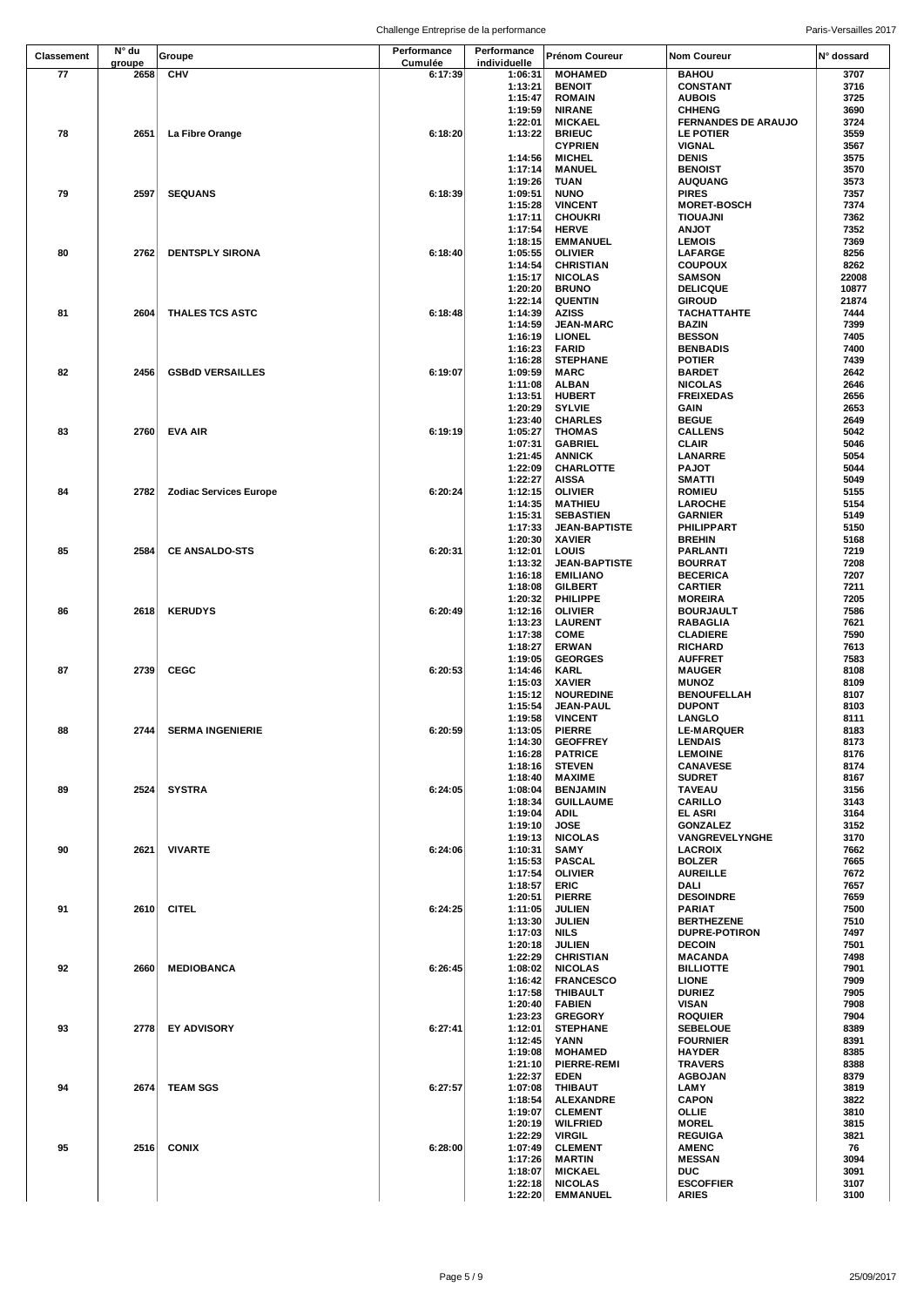|            |                |                             | Challenge Entreprise de la performance |                         |                                    |                                        | Paris-Versailles 2017 |
|------------|----------------|-----------------------------|----------------------------------------|-------------------------|------------------------------------|----------------------------------------|-----------------------|
| Classement | N° du          | Groupe                      | Performance                            | Performance             | Prénom Coureur                     | <b>Nom Coureur</b>                     | N° dossard            |
| 96         | groupe<br>2816 | <b>VULCAIN INGENIERIE</b>   | Cumulée<br>6:28:10                     | individuelle<br>1:13:01 | <b>WILLIAM</b>                     | <b>DUTHOIT</b>                         | 8490                  |
|            |                |                             |                                        | 1:13:36                 | <b>STEPHANE</b>                    | PIN                                    | 8484                  |
|            |                |                             |                                        | 1:18:26                 | <b>GEOFFREY</b>                    | LAMRI                                  | 8479                  |
|            |                |                             |                                        | 1:20:54<br>1:22:13      | <b>RONAN</b><br><b>MARIE</b>       | <b>LE MEUR</b><br><b>POMARES</b>       | 8483<br>8489          |
| 97         | 2457           | <b>OLYMPUS FRANCE</b>       | 6:28:13                                | 1:12:59                 | <b>DAMIEN</b>                      | <b>BLONDEL</b>                         | 1393                  |
|            |                |                             |                                        | 1:16:17                 | <b>JEAN-MICHEL</b>                 | <b>KRIEF</b>                           | 1387                  |
|            |                |                             |                                        | 1:19:14                 | <b>PATRICK</b>                     | <b>TINJUS</b>                          | 1388                  |
|            |                |                             |                                        | 1:19:30<br>1:20:13      | <b>MATHIEU</b><br><b>PIERRICK</b>  | <b>FONTAINE</b><br><b>MARIVIN</b>      | 1413<br>1416          |
| 98         | 2567           | <b>SANOFI</b>               | 6:28:45                                | 1:09:47                 | <b>THIERRY</b>                     | <b>GOUYON</b>                          | 7041                  |
|            |                |                             |                                        | 1:10:20                 | <b>OLIVIER</b>                     | <b>GUENNEC</b>                         | 7029                  |
|            |                |                             |                                        | 1:19:27<br>1:23:22      | <b>JULIE</b><br><b>JORG</b>        | <b>BARRIER</b><br><b>BLANKENSTEIN</b>  | 7037<br>7039          |
|            |                |                             |                                        | 1:25:49                 | <b>STEPHANE</b>                    | <b>CONSIGNY</b>                        | 7044                  |
| 99         | 2690           | Saint-Gobain                | 6:29:19                                | 1:11:34                 | <b>EDOUARD</b>                     | <b>MASCRE</b>                          | 4251                  |
|            |                |                             |                                        | 1:13:32<br>1:19:37      | <b>FRANCOIS</b><br><b>FRANCOIS</b> | <b>LAGET</b>                           | 4258<br>4253          |
|            |                |                             |                                        | 1:22:01                 | <b>SALAH</b>                       | <b>FRAGA</b><br><b>SFAR</b>            | 4259                  |
|            |                |                             |                                        | 1:22:35                 | <b>SYLVAIN</b>                     | <b>COSSARD</b>                         | 4254                  |
| 100        | 2794           | Logware                     | 6:29:32                                | 1:14:54                 | <b>VIC ANN</b>                     | <b>HENG</b>                            | 5357                  |
|            |                |                             |                                        | 1:16:31<br>1:16:57      | <b>VICTOR</b><br><b>MATTHIEU</b>   | <b>CANTONI</b><br><b>MASCOT</b>        | 5339<br>5352          |
|            |                |                             |                                        | 1:19:46                 | <b>ARNAUD</b>                      | <b>FREY</b>                            | 5363                  |
|            |                |                             |                                        | 1:21:24                 | <b>XAVIER</b>                      | <b>PONS</b>                            | 5354                  |
| 101        | 2609           | <b>ITESOFT</b>              | 6:29:53                                | 1:11:34                 | <b>ALEXANDRE</b>                   | <b>JAFFRES</b>                         | 7495                  |
|            |                |                             |                                        | 1:16:46<br>1:18:24      | A COMPLETER<br><b>PAULO</b>        | <b>COUREUR 9</b><br><b>RODRIGUES</b>   | 7486<br>7481          |
|            |                |                             |                                        | 1:20:27                 | <b>MATTHIEU</b>                    | <b>CHORRO</b>                          | 7482                  |
|            |                |                             |                                        | 1:22:42                 | <b>FREDERIC</b>                    | <b>JAFFRES</b>                         | 7493                  |
| 102        | 2766           | <b>FENWICK</b>              | 6:30:08                                | 1:04:03                 | <b>MANUEL</b>                      | <b>LEFEBVRE</b>                        | 41<br>8293            |
|            |                |                             |                                        | 1:19:19<br>1:20:57      | <b>NABIL</b><br><b>MATHIEU</b>     | <b>NAHAL</b><br><b>BRUNEAU</b>         | 8290                  |
|            |                |                             |                                        | 1:22:48                 | <b>MICHEL</b>                      | <b>ROCHARD</b>                         | 8292                  |
|            |                |                             |                                        | 1:23:01                 | <b>JEROME</b>                      | <b>MARIAGE</b>                         | 8295                  |
| 103        | 2599           | <b>AFNOR</b>                | 6:30:23                                | 1:11:58<br>1:12:37      | <b>BENOIT</b><br><b>BENJAMIN</b>   | PELLAN<br><b>LAURENT</b>               | 3497<br>3501          |
|            |                |                             |                                        | 1:20:50                 | <b>ETIENNE</b>                     | CAILLEAU                               | 3484                  |
|            |                |                             |                                        | 1:22:05                 | <b>JEAN-FRANCOIS</b>               | <b>CAPELLE</b>                         | 3494                  |
|            |                |                             |                                        | 1:22:53                 | <b>TOUFIK</b>                      | <b>SLIMANI</b>                         | 3490                  |
| 104        | 2596           | ERI                         | 6:30:47                                | 1:13:35<br>1:17:35      | <b>CHARLES</b><br><b>ROMAIN</b>    | <b>VIOMESNIL</b><br><b>RAMBURE</b>     | 7342<br>7341          |
|            |                |                             |                                        | 1:18:06                 | <b>LAURENT</b>                     | <b>MAVENGO</b>                         | 7349                  |
|            |                |                             |                                        | 1:19:33                 | ALAIN                              | <b>BOUSQUET</b>                        | 7346                  |
|            |                |                             |                                        | 1:21:58                 | <b>STEPHANE</b>                    | <b>GAVIER</b>                          | 7351                  |
| 105        | 2688           | <b>VINCI FACILITIES</b>     | 6:31:59                                | 1:06:51<br>1:15:51      | <b>RAPHAEL</b><br><b>PIERRICK</b>  | DIEZ<br>LE CROLLER                     | 67<br>3875            |
|            |                |                             |                                        | 1:22:29                 | <b>JEAN LUC</b>                    | <b>MALGRAS</b>                         | 3899                  |
|            |                |                             |                                        | 1:23:00                 | <b>BRAHIM</b>                      | <b>BELHADJ</b>                         | 3889                  |
|            | 2740           |                             |                                        | 1:23:48                 | <b>PASCAL</b>                      | <b>TOUSSAINT</b><br><b>GUENARD</b>     | 3888                  |
| 106        |                | <b>RICHARDSON</b>           | 6:33:50                                | 1:16:06<br>1:17:49      | <b>ARNAUD</b><br><b>RUDY</b>       | <b>CZORNOMAZ</b>                       | 8147<br>8543          |
|            |                |                             |                                        | 1:18:46                 | <b>AMAURY</b>                      | <b>DURAND</b>                          | 8122                  |
|            |                |                             |                                        | 1:19:54                 | <b>GAETAN</b>                      | <b>TRIERWEILER</b>                     | 8124                  |
| 107        | 2430           | <b>CAP CERNAY - THALES</b>  | 6:34:24                                | 1:21:15<br>1:10:26      | <b>VINCENT</b><br><b>ALEXANDRE</b> | <b>BOZZIA</b><br><b>SCHAUB</b>         | 8123<br>6194          |
|            |                |                             |                                        | 1:14:20                 | <b>JOSE</b>                        | <b>DESMEULLES</b>                      | 6192                  |
|            |                |                             |                                        | 1:17:32                 | <b>ADRIEN</b>                      | TUAL                                   | 6187                  |
|            |                |                             |                                        | 1:26:03                 | <b>EMMANUEL</b><br><b>FRANCK</b>   | <b>GIRAC</b><br><b>ROUSSO</b>          | 6199<br>6202          |
| 108        | 2530           | <b>MARGOCONSEIL</b>         | 6:34:40                                | 1:14:30                 | <b>SAMIR</b>                       | <b>AOUDACHE</b>                        | 6790                  |
|            |                |                             |                                        | 1:15:27                 | <b>CHRISTOPHE</b>                  | <b>BONAL</b>                           | 6788                  |
|            |                |                             |                                        | 1:17:34                 | ADIL                               | <b>EL HAINOUNI</b>                     | 6789                  |
|            |                |                             |                                        | 1:22:54<br>1:24:15      | <b>JACQUES-YVES</b><br>VALLERAND   | <b>RECHAUSSAT</b><br>PENET DE MONTERNO | 6798<br>6804          |
| 109        | 2638           | <b>RESEAU DEF ENDURANCE</b> | 6:35:25                                | 1:07:24                 | YANN                               | <b>QUEMENER</b>                        | 127                   |
|            |                |                             |                                        | 1:19:14                 | <b>MEHDI</b>                       | EL HABIB                               | 7799                  |
|            |                |                             |                                        | 1:21:28<br>1:22:19      | <b>FRANCOIS</b><br><b>FREDERIC</b> | <b>SEMENT</b><br><b>ANSQUER</b>        | 5622<br>7789          |
|            |                |                             |                                        | 1:25:00                 | <b>FOUAD</b>                       | <b>MOUILEH</b>                         | 7797                  |
| 110        |                | 2813 SPORTS AKILEINE        | 6:35:41                                | 1:07:39                 | <b>ALEXANDRE</b>                   | <b>HATTAB</b>                          | 1193                  |
|            |                |                             |                                        | 1:19:40                 | <b>AYELEVI</b>                     | <b>KAKANOU</b>                         | 1195                  |
|            |                |                             |                                        | 1:20:40<br>1:23:44      | <b>ROMUALD</b><br><b>JONATHAN</b>  | <b>GIRARDOT</b><br><b>BUSSY</b>        | 1196<br>1198          |
|            |                |                             |                                        | 1:23:58                 | ANNE                               | <b>CARPENTIER</b>                      | 1200                  |
| 111        |                | 2484 LACAVALCADE            | 6:37:29                                | 1:13:14                 | <b>ROMAIN</b>                      | <b>FLUZIN</b>                          | 6521                  |
|            |                |                             |                                        | 1:16:32<br>1:20:56      | <b>BRAHIM</b><br><b>NELSON</b>     | <b>SOUDANI</b><br>DE JESUS             | 6522<br>6513          |
|            |                |                             |                                        | 1:21:40                 | <b>DAVID</b>                       | LUCEAU                                 | 9501                  |
|            |                |                             |                                        | 1:25:07                 | <b>FANTINE</b>                     | <b>GUEGAN</b>                          | 6517                  |
| 112        |                | 2755 VELUX                  | 6:38:01                                | 1:17:54                 | <b>CYRIL</b>                       | <b>PEYSSON</b>                         | 5000                  |
|            |                |                             |                                        | 1:17:59<br>1:19:48      | <b>DAMIEN</b><br><b>DENIS</b>      | <b>CHENEL SUITE</b><br><b>TALLE</b>    | 4995<br>4973          |
|            |                |                             |                                        | 1:21:07                 | <b>DIDIER</b>                      | <b>TACHEUX</b>                         | 4982                  |
|            |                |                             |                                        | 1:21:13                 | <b>ADRIAN</b>                      | <b>MORIN</b>                           | 4996                  |
| 113        |                | 2787 CREASTIF               | 6:39:22                                | 1:06:58<br>1:16:23      | <b>BAPTISTE</b><br><b>STEVE</b>    | <b>GELINEAU</b><br><b>ALMOSNI</b>      | 8439<br>8447          |
|            |                |                             |                                        | 1:21:42                 | <b>JORDI</b>                       | TABIT                                  | 8435                  |
|            |                |                             |                                        | 1:22:05                 | <b>ANTOINE</b>                     | <b>PEQUIGNOT</b>                       | 8431                  |
|            |                |                             |                                        | 1:32:14                 | <b>ROMAIN</b>                      | <b>BOURGET</b>                         | 8441                  |
| 114        | 2513           | <b>NISSAN FRANCE CE</b>     | 6:39:31                                | 1:09:47<br>1:17:50      | <b>BENOIT</b><br><b>ARTHUR</b>     | <b>LANDRE</b><br><b>LANOS</b>          | 6689<br>6683          |
|            |                |                             |                                        | 1:19:27                 | <b>HAMDY</b>                       | <b>ELSHANTOURY</b>                     | 6692                  |
|            |                |                             |                                        | 1:25:19                 | <b>ROMAIN</b>                      | <b>POULY</b>                           | 6688                  |
|            |                |                             |                                        | 1:27:08                 | <b>FANNY</b>                       | <b>GRASSET</b>                         | 6682                  |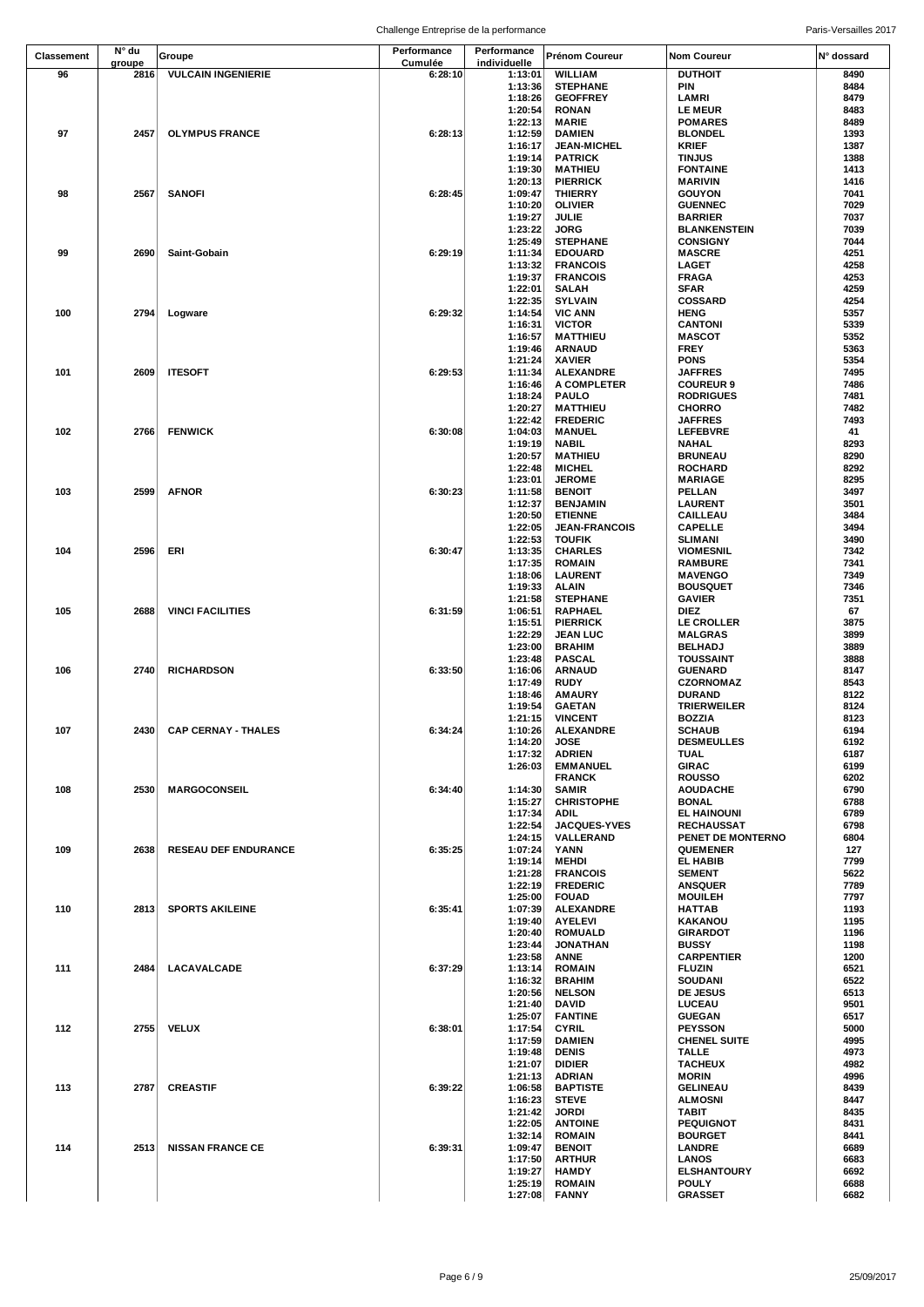| Classement | N° du          | Groupe                           | Performance        | Performance        | Prénom Coureur                      | Nom Coureur                           | N° dossard   |
|------------|----------------|----------------------------------|--------------------|--------------------|-------------------------------------|---------------------------------------|--------------|
| 115        | groupe<br>2785 | <b>FAURECIA</b>                  | Cumulée<br>6:39:54 | individuelle       |                                     | <b>SAMPAIO</b>                        | 8427         |
|            |                |                                  |                    | 1:14:13<br>1:16:35 | <b>ADRIANO</b><br><b>THEODORE</b>   | <b>GACHET</b>                         | 8424         |
|            |                |                                  |                    | 1:21:45            | <b>THOMAS</b>                       | HEBERT                                | 8426         |
|            |                |                                  |                    | 1:23:06            | <b>REGIS</b>                        | <b>MACE</b>                           | 8423         |
|            |                |                                  |                    | 1:24:15            | JOHN                                | <b>BYTNAR</b>                         | 8429         |
| 116        | 2594           | <b>LES FUSEES</b>                | 6:40:09            | 1:08:02            | YANN                                | GARRIDO                               | 7279         |
|            |                |                                  |                    | 1:21:00            | <b>SYLVIE</b>                       | <b>LAMOUROUX</b>                      | 7281         |
|            |                |                                  |                    | 1:23:12            | <b>ALAIN</b>                        | <b>LAURENT</b>                        | 7274         |
|            |                |                                  |                    | 1:23:34<br>1:24:21 | <b>PATRICK</b><br><b>VALERIE</b>    | <b>BAUDOIN</b><br><b>RIBEIRO</b>      | 7275<br>7276 |
| 117        | 2520           | <b>DODIN CAMPENON BERNARD</b>    | 6:40:53            | 1:15:29            | <b>NICOLAS</b>                      | LE GAIN                               | 6735         |
|            |                |                                  |                    | 1:19:16            | <b>ALFREDO</b>                      | <b>CASTELLO GUILLOT</b>               | 6740         |
|            |                |                                  |                    | 1:20:23            | <b>KEVIN</b>                        | <b>MEZIERE</b>                        | 6742         |
|            |                |                                  |                    | 1:21:04            | <b>NOE</b>                          | <b>CALVET</b>                         | 6732         |
|            |                |                                  |                    | 1:24:41            | <b>BERTRAND</b>                     | <b>THIDET</b>                         | 6738         |
| 118        | 2510           | <b>BEN TEAM</b>                  | 6:42:18            | 1:15:01            | <b>THIERRY</b>                      | <b>LEHOUX</b>                         | 24391        |
|            |                |                                  |                    | 1:19:54<br>1:20:55 | <b>MARIO</b><br><b>SYLVAIN</b>      | <b>CANO VAQUERO</b><br><b>MUZE</b>    | 6643<br>7942 |
|            |                |                                  |                    | 1:22:33            | ERIC                                | <b>GUIDOUX</b>                        | 6639         |
|            |                |                                  |                    | 1:23:55            | <b>ALEXIS</b>                       | <b>BADRE</b>                          | 6651         |
| 119        | 2625           | AYA                              | 6:43:24            | 1:15:20            | <b>GUILLAUME</b>                    | SOUDAIS                               | 7705         |
|            |                |                                  |                    | 1:17:53            | <b>WILLIAM</b>                      | <b>BLONDEL</b>                        | 7710         |
|            |                |                                  |                    | 1:17:54            | <b>FRANCOIS</b>                     | <b>MALETRAS</b>                       | 7704         |
|            |                |                                  |                    | 1:23:29            | <b>NICOLAS</b>                      | <b>LECOURT</b>                        | 7726         |
| 120        | 2779           |                                  |                    | 1:28:48            | <b>JESSY</b>                        | <b>DERKX</b>                          | 7715<br>8399 |
|            |                | <b>SIACI SAINT HONORE</b>        | 6:45:12            | 1:15:48<br>1:20:34 | <b>JULIEN</b><br>LAKDAR             | <b>VERONESE</b><br><b>OUENNOUGHI</b>  | 8403         |
|            |                |                                  |                    | 1:21:33            | <b>NEIL</b>                         | SOSSOUKOU                             | 8406         |
|            |                |                                  |                    | 1:22:45            | <b>SAID</b>                         | BENSOLTANE                            | 8393         |
|            |                |                                  |                    | 1:24:32            | <b>OLIVIER</b>                      | CARDOSA                               | 8398         |
| 121        | 2761           | <b>Mega Running Team</b>         | 6:46:46            | 1:15:29            | JS                                  | <b>SCHONN</b>                         | 5071         |
|            |                |                                  |                    | 1:21:21            | YANNICK                             | SAURY                                 | 5075         |
|            |                |                                  |                    | 1:21:37            | <b>JULIEN</b>                       | GUILLOT                               | 5076         |
|            |                |                                  |                    | 1:23:32<br>1:24:47 | <b>FRANCK</b><br><b>CAMILLE</b>     | <b>MARTINI</b><br><b>LOLLIEROU</b>    | 5065<br>5070 |
| 122        | 2468           | <b>J'SUIS MEME PAS A FOND</b>    | 6:47:06            | 1:13:19            | <b>THIBAULT</b>                     | <b>LECERF</b>                         | 6446         |
|            |                |                                  |                    | 1:22:30            | <b>ADRIEN</b>                       | <b>HARDOIN</b>                        | 6441         |
|            |                |                                  |                    | 1:22:58            | <b>ANTOINE</b>                      | <b>NAUDIN</b>                         | 6443         |
|            |                |                                  |                    | 1:23:06            | <b>MAXENCE</b>                      | <b>MALHERBE</b>                       | 6450         |
|            |                |                                  |                    | 1:25:13            | <b>MATTHIEU</b>                     | <b>LE-BOEDEC</b>                      | 6447         |
| 123        | 2427           | <b>ALTER WAY</b>                 | 6:47:57            | 1:18:56            | <b>SYLVAIN</b>                      | <b>CREMONESE</b>                      | 6157         |
|            |                |                                  |                    | 1:19:06<br>1:20:23 | <b>PIERRE</b><br><b>CYRILLE</b>     | <b>IMBRECHT</b><br><b>JAFFRE</b>      | 6146<br>6149 |
|            |                |                                  |                    | 1:23:07            | PHILIPPE                            | <b>MONTARGES</b>                      | 6156         |
|            |                |                                  |                    | 1:26:25            | <b>ROMAIN</b>                       | DAGNELI                               | 6147         |
| 124        | 2576           | <b>AS GE CGR</b>                 | 6:49:58            | 1:15:51            | <b>LAURENT</b>                      | LAZAROWICZ                            | 7125         |
|            |                |                                  |                    | 1:20:31            | <b>CYRILLE</b>                      | <b>TURPIN</b>                         | 7134         |
|            |                |                                  |                    | 1:24:00            | <b>DAVID</b>                        | <b>BLONDEAU</b>                       | 7130         |
|            |                |                                  |                    | 1:24:43            | PHILIPPE                            | <b>MERSANT</b>                        | 7139         |
| 125        | 2473           | <b>TNT</b>                       | 6:50:50            | 1:24:53<br>1:17:13 | PHILIPPE<br><b>RAPHAEL</b>          | CHARPENTIER<br><b>BOUGEOT</b>         | 7148<br>2788 |
|            |                |                                  |                    | 1:21:13            | <b>OLIVIER</b>                      | <b>CLAUZURE</b>                       | 2792         |
|            |                |                                  |                    | 1:22:16            | <b>GUILLAUME</b>                    | <b>JOURDAIN</b>                       | 2790         |
|            |                |                                  |                    | 1:24:37            | <b>SEBASTIEN</b>                    | LUBRANO                               | 2789         |
|            |                |                                  |                    | 1:25:31            | <b>ALEXANDRE</b>                    | <b>HELLEBOID</b>                      | 2796         |
| 126        |                | 2588 CAIPI TEAM                  | 6:55:24            | 1:12:30            | <b>BRIEUC</b>                       | THABAULT                              | 7247         |
|            |                |                                  |                    | 1:14:34<br>1:28:22 | <b>CYRIL</b><br><b>HAMZA</b>        | <b>BERNARD</b><br><b>NYBALY</b>       | 7242<br>7251 |
|            |                |                                  |                    | 1:29:58            | <b>BRUNO</b>                        | <b>THABAULT</b>                       | 7245         |
|            |                |                                  |                    | 1:30:00            | <b>SIMON</b>                        | <b>BITTON</b>                         | 7249         |
| 127        | 2620           | <b>INEO VERSAILLES</b>           | 6:57:24            | 1:14:24            | <b>JONATHAN</b>                     | <b>CLAVELIN</b>                       | 7644         |
|            |                |                                  |                    | 1:21:38            | <b>JOSSELIN</b>                     | <b>BECHEREL</b>                       | 7641         |
|            |                |                                  |                    | 1:23:44            | <b>THIERRY</b>                      | <b>BAGNOL</b>                         | 7646         |
|            |                |                                  |                    | 1:28:30            | <b>MICHAEL</b>                      | <b>DUARTE</b>                         | 7642         |
| 128        | 2502           | <b>STATE STREET BANQUE</b>       | 6:58:25            | 1:29:08<br>1:13:57 | TARIK<br><b>CHRISTOPHE</b>          | <b>EL-GUERYMY</b><br>GUIOT            | 7650<br>8532 |
|            |                |                                  |                    | 1:14:10            | <b>ROMAIN</b>                       | <b>BAUGET</b>                         | 8539         |
|            |                |                                  |                    | 1:21:29            | ERIC                                | <b>BLANC</b>                          | 8536         |
|            |                |                                  |                    | 1:32:57            | <b>FILIPE</b>                       | <b>DOS REIS</b>                       | 8529         |
|            |                |                                  |                    | 1:35:52            | <b>MAXIME</b>                       | <b>ROBBE</b>                          | 8530         |
| 129        |                | 2591 EXPERTAM                    | 6:59:38            | 1:13:35            | <b>MIKAEL</b>                       | <b>LEGOFFE</b>                        | 141          |
|            |                |                                  |                    | 1:19:16            | <b>NICOLAS</b>                      | <b>BRUNEAU</b>                        | 7264         |
|            |                |                                  |                    | 1:23:56<br>1:29:09 | <b>MARJOLAINE</b><br><b>LAURENT</b> | <b>GODBILLOT</b><br><b>ROCHER</b>     | 7263<br>7262 |
|            |                |                                  |                    | 1:33:42            | <b>MICKAEL</b>                      | <b>RAMOS</b>                          | 7258         |
| 130        | 2467           | <b>TRIANON PALACE VERSAILLES</b> | 6:59:40            | 1:15:06            | <b>AINIS</b>                        | <b>AILANE</b>                         | 6438         |
|            |                |                                  |                    | 1:20:13            | <b>XAVIER</b>                       | <b>HURAULT DE LIGNY</b>               | 6430         |
|            |                |                                  |                    | 1:22:27            | <b>CLEMENT</b>                      | <b>BESSONNET</b>                      | 6885         |
|            |                |                                  |                    | 1:30:55            | <b>ANDRE</b>                        | <b>FURIA</b>                          | 6882         |
| 131        | 2798           | <b>DAVESNE TEAM</b>              | 7:00:11            | 1:30:59<br>1:10:42 | <b>MORGANE</b><br><b>PASCAL</b>     | <b>LE GUELLEC</b><br><b>SERGYSELS</b> | 6427<br>1268 |
|            |                |                                  |                    | 1:18:19            | <b>CAMILLE</b>                      | <b>LEMONNIER</b>                      | 1273         |
|            |                |                                  |                    | 1:27:10            | <b>ANTONIN</b>                      | <b>BAUER</b>                          | 1267         |
|            |                |                                  |                    | 1:28:55            | PHILIPPE                            | <b>LEMONNIER</b>                      | 1274         |
|            |                |                                  |                    | 1:35:05            | <b>ISABELLE</b>                     | <b>THIRION</b>                        | 1271         |
| 132        | 2686           | <b>EQUANCY</b>                   | 7:01:27            | 1:10:29            | <b>ROMAIN</b>                       | <b>JACQUES</b>                        | 8046         |
|            |                |                                  |                    | 1:15:17            | <b>HERVE</b>                        | <b>MIGNOT</b>                         | 8051         |
|            |                |                                  |                    | 1:24:05<br>1:35:35 | <b>BERTRAND</b><br><b>VICTOR</b>    | <b>DESTAILLEUR</b><br><b>PONGNIAN</b> | 8052<br>8048 |
|            |                |                                  |                    | 1:36:01            | <b>SIDNEY</b>                       | <b>ZEDER</b>                          | 8053         |
| 133        | 2569           | <b>TEAM FONCIA</b>               | 7:01:33            | 1:07:18            | <b>ARNAUD</b>                       | <b>DELACOUR</b>                       | 151          |
|            |                |                                  |                    | 1:24:02            | <b>MATHIEU</b>                      | <b>MIALARET</b>                       | 7060         |
|            |                |                                  |                    | 1:29:55            | <b>CEDRIC</b>                       | <b>DROUAL</b>                         | 7053         |
|            |                |                                  |                    | 1:29:59            | <b>SOPHIE</b>                       | <b>NORMAND</b>                        | 7062         |
|            |                |                                  |                    | 1:30:19            | <b>CHRISTOPHE</b>                   | <b>POUTEAU</b>                        | 7063         |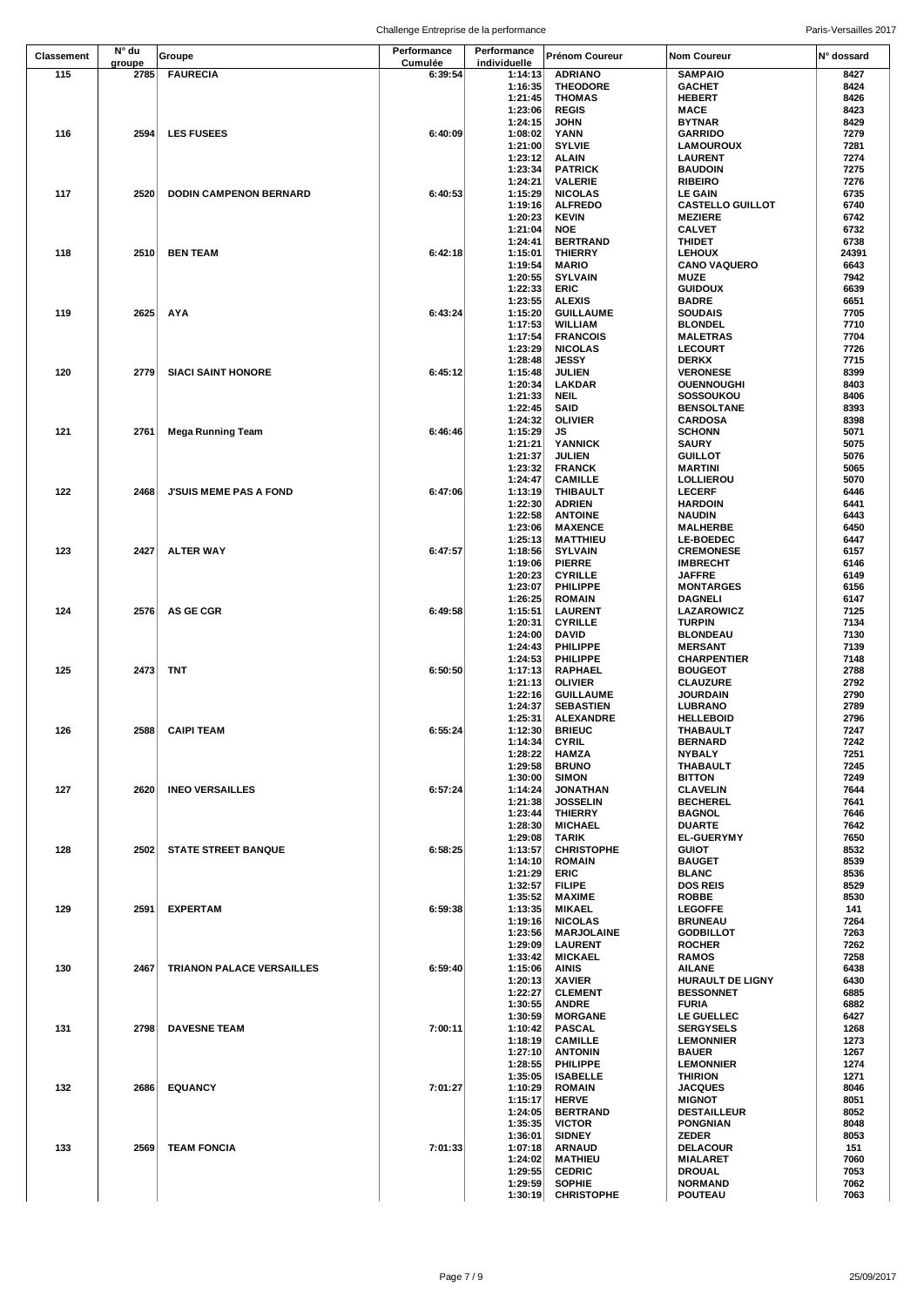|            | N° du  |                                 | Performance | Performance        |                                    |                                      |              |
|------------|--------|---------------------------------|-------------|--------------------|------------------------------------|--------------------------------------|--------------|
| Classement | groupe | Groupe                          | Cumulée     | individuelle       | <b>Prénom Coureur</b>              | Nom Coureur                          | N° dossard   |
| 134        |        | 2663 OTIS HABITATION            | 7:03:01     | 1:18:46            | <b>CYRIL</b>                       | <b>BECK DJEVAGUIROFF</b>             | 3750         |
|            |        |                                 |             | 1:19:13            | <b>MATHIEU</b>                     | <b>GHIONE</b>                        | 3754         |
|            |        |                                 |             | 1:27:03            | <b>JOAO</b>                        | <b>FORTES</b>                        | 3756         |
|            |        |                                 |             | 1:27:54            | <b>NICOLAS</b>                     | <b>GOLIN</b>                         | 3759         |
|            |        |                                 |             | 1:30:05            | <b>PATRICK</b>                     | <b>BERTHON</b>                       | 3758         |
| 135        |        | 2806 HERTZ-SOPRES               | 7:03:27     | 1:14:19            | <b>FRANCK</b>                      | <b>CICALA</b>                        | 1982         |
|            |        |                                 |             | 1:21:44            | <b>FLAVIE</b>                      | <b>KALLAS</b><br><b>BOUCHET</b>      | 1980         |
|            |        |                                 |             | 1:22:28<br>1:26:08 | <b>AMAURY</b><br><b>ADRIEN</b>     | <b>LECOMTE</b>                       | 1992<br>1230 |
|            |        |                                 |             | 1:38:48            | <b>NICOLAS</b>                     | PETIT DE MIRBECK                     | 1985         |
| 136        |        | 2611 NEW HOLLAND                | 7:03:38     | 1:22:18            | <b>ARNAUD</b>                      | <b>ANDRIEU</b>                       | 7525         |
|            |        |                                 |             | 1:22:56            | <b>RAPHAEL</b>                     | <b>LEFEVRE</b>                       | 7520         |
|            |        |                                 |             | 1:23:49            | <b>FRANS</b>                       | <b>ALPAERT</b>                       | 7518         |
|            |        |                                 |             | 1:24:32            | <b>GEOFFREY</b>                    | <b>DUBUS</b>                         | 7526         |
|            |        |                                 |             | 1:30:03            | <b>DENIS</b>                       | <b>GIRAULT</b>                       | 7515         |
| 137        |        | 2654 PRIM ON RUN                | 7:07:54     | 1:20:49            | <b>MARC</b>                        | <b>AMIOT</b>                         | 3626         |
|            |        |                                 |             | 1:24:23            | <b>DANIEL</b>                      | <b>WEISS</b>                         | 3640         |
|            |        |                                 |             | 1:26:00            | <b>JULIEN</b>                      | <b>HEMON</b>                         | 3638         |
|            |        |                                 |             | 1:28:08            | <b>BENOIT</b>                      | <b>RENARD</b>                        | 3630         |
|            |        |                                 |             | 1:28:34            | <b>REGIS</b>                       | <b>FHLOR</b>                         | 3628         |
| 138        |        | 2669 CREDIXIA                   | 7:08:16     | 1:19:58            | <b>BRUNO</b>                       | <b>TODINI</b>                        | 7961         |
|            |        |                                 |             | 1:26:11            | <b>CLEMENT</b>                     | <b>REYNAUD</b><br><b>VINCENT</b>     | 7960<br>7963 |
|            |        |                                 |             | 1:26:46<br>1:27:37 | <b>CLARA</b><br><b>JULIEN</b>      | <b>MONNIER</b>                       | 7967         |
|            |        |                                 |             | 1:27:44            | <b>AUDE</b>                        | <b>TODINI</b>                        | 7965         |
| 139        |        | 2664 AIRBUS ELANCOURT           | 7:08:17     | 1:21:43            | <b>CHRISTOPHE</b>                  | <b>DUFEU</b>                         | 7938         |
|            |        |                                 |             | 1:23:42            | <b>SYLVAIN</b>                     | <b>TOUCHAIS</b>                      | 7933         |
|            |        |                                 |             | 1:26:50            | <b>DOMINIQUE</b>                   | <b>EUSTACHE</b>                      | 7925         |
|            |        |                                 |             | 1:27:36            | <b>XAVIER</b>                      | <b>GEORJON</b>                       | 7936         |
|            |        |                                 |             | 1:28:26            | <b>XAVIER</b>                      | <b>PONS MASBERNARD</b>               | 7937         |
| 140        |        | 2560 ID VERDE                   | 7:09:09     | 1:18:38            | <b>CLEMENT</b>                     | <b>PIOCHE</b>                        | 3318         |
|            |        |                                 |             | 1:22:32            | <b>EMMANUEL</b>                    | <b>CLERIN</b>                        | 3324         |
|            |        |                                 |             | 1:25:40            | <b>DAMIEN</b>                      | <b>BONHOMME</b>                      | 3335         |
|            |        |                                 |             | 1:29:44            | <b>LIONEL</b>                      | <b>BEAUVALLET</b>                    | 3327         |
|            |        |                                 |             | 1:32:35            | <b>PIERRE</b>                      | <b>OPPENEAU</b>                      | 3331         |
| 141        |        | 2587 ENZA MANAGEMENT CONSULTING | 7:10:41     | 1:16:51            | <b>FLAVIEN</b>                     | <b>BOURRAS</b>                       | 7235         |
|            |        |                                 |             | 1:25:09            | <b>CHRISTOPHER</b>                 | <b>HELLIER</b>                       | 7233         |
|            |        |                                 |             | 1:26:38            | <b>CLEMENT</b>                     | <b>BECQUET</b>                       | 7227         |
|            |        |                                 |             | 1:30:15            | <b>ETIENNE</b>                     | <b>DIOZE</b>                         | 7230<br>7231 |
| 142        |        | 2619 MAIRIE VELIZY              | 7:16:07     | 1:31:48<br>1:19:10 | <b>PIERRE</b><br><b>ELIOT</b>      | <b>MENDIONDOU</b><br><b>MATHIEU</b>  | 7634         |
|            |        |                                 |             | 1:24:50            | PAULO                              | <b>BARROS FERREIRA</b>               | 7627         |
|            |        |                                 |             | 1:28:55            | <b>JULES</b>                       | <b>DEPERSIN</b>                      | 7636         |
|            |        |                                 |             | 1:31:00            | <b>FRANCK</b>                      | LAGACHE                              | 7637         |
|            |        |                                 |             | 1:32:12            | <b>STEPHANE</b>                    | <b>LAUDY</b>                         | 7631         |
| 143        |        | 2521 DALKIA - ASDIF             | 7:17:09     | 1:15:48            | LAKHDAR                            | <b>SEKKAI</b>                        | 6752         |
|            |        |                                 |             | 1:26:38            | LILIANE                            | <b>TERRAL</b>                        | 6750         |
|            |        |                                 |             | 1:31:18            | <b>PHILIPPE</b>                    | LAZZERINI                            | 6754         |
|            |        |                                 |             | 1:31:29            | THIBAULT                           | <b>VERCOUTERE</b>                    | 6753         |
|            |        |                                 |             | 1:31:56            | <b>CATHERINE</b>                   | <b>ROGUIN</b>                        | 6751         |
| 144        |        | 2439 SKISET GROUPE              | 7:18:38     | 1:18:08            | <b>CHARLOTTE</b>                   | <b>REYNAUD</b>                       | 6233         |
|            |        |                                 |             | 1:23:39            | <b>ADRIEN</b>                      | <b>GABLE</b>                         | 6227         |
|            |        |                                 |             | 1:24:07            | <b>CLEMENT</b>                     | <b>FLIPO</b>                         | 6230         |
|            |        |                                 |             | 1:36:13            | <b>MOURAD</b>                      | <b>NEDJAR</b>                        | 6226         |
|            |        |                                 | 7:20:17     | 1:36:31            | <b>JEAN LUC</b>                    | <b>DUCASSE</b>                       | 6228         |
| 145        |        | 2458 THE LOFT                   |             | 1:21:03<br>1:29:08 | <b>BRUNO</b><br><b>PATRICE</b>     | <b>DEMANGE</b><br><b>MORICEAU</b>    | 6340<br>6324 |
|            |        |                                 |             | 1:29:57            | <b>LAURENT</b>                     | <b>CORTHIER</b>                      | 6353         |
|            |        |                                 |             | 1:30:03            | <b>THIERRY</b>                     | <b>SENTA</b>                         | 6349         |
|            |        |                                 |             | 1:30:06            | <b>DAVID</b>                       | <b>LIMMOIS</b>                       | 6350         |
| 146        |        | 2412 LES ANVERSOIS              | 7:22:37     | 1:10:19            | <b>TOM</b>                         | <b>LOKERMANS</b>                     | 6048         |
|            |        |                                 |             | 1:29:46            | JAN                                | <b>VANDER ELST</b>                   | 6045         |
|            |        |                                 |             | 1:33:58            | BERT                               | <b>VANDER ELST</b>                   | 6047         |
|            |        |                                 |             | 1:34:17            | DAAN                               | <b>VAN BRUSSELEN</b>                 | 6050         |
|            |        |                                 |             |                    | <b>SIGRID</b>                      | <b>HUYGHE</b>                        | 6049         |
| 147        | 2770   | <b>UNIVERSCIENCE</b>            | 7:22:40     | 1:17:17            | <b>JEAN-ROBERT</b>                 | <b>VALME</b>                         | 8338         |
|            |        |                                 |             | 1:26:00            | <b>GEORGES</b>                     | <b>OUDIN</b>                         | 8342         |
|            |        |                                 |             | 1:31:17            | <b>JOUBERT</b>                     | <b>CITTE</b>                         | 8340         |
|            |        |                                 |             | 1:34:03            | <b>OLIVIER</b><br><b>PHILIPPE</b>  | <b>ROUMIEUX</b><br><b>LE ROUX</b>    | 8341<br>8335 |
|            | 2532   | <b>NEOEN</b>                    | 7:24:49     | 1:18:04            | LOUIS                              |                                      |              |
| 148        |        |                                 |             | 1:23:12            | <b>MATTHIEU</b>                    | <b>MONTAGNE</b><br><b>DE COINTET</b> | 6816<br>6821 |
|            |        |                                 |             | 1:29:56            | <b>EDOUARD</b>                     | <b>NADEAU</b>                        | 6818         |
|            |        |                                 |             | 1:31:39            | <b>JULIE</b>                       | <b>ABASTADO</b>                      | 6822         |
|            |        |                                 |             | 1:41:58            | <b>GUILLAUME</b>                   | <b>DECAEN</b>                        | 6820         |
| 149        | 2608   | <b>ENERGIE ET SERVICE</b>       | 7:25:42     | 1:28:32            | <b>BENOIT</b>                      | <b>DIGUE</b>                         | 7472         |
|            |        |                                 |             |                    | <b>THIBAULT</b>                    | <b>CARGNEL</b>                       | 7473         |
|            |        |                                 |             | 1:28:35            | <b>PIERRE</b>                      | DELAMARE                             | 7468         |
|            |        |                                 |             |                    | <b>RAPHAEL</b>                     | VAUDOLON                             | 7469         |
|            |        |                                 |             | 1:31:28            | YANN                               | <b>CORLAY</b>                        | 7476         |
| 150        | 2482   | <b>VOLVO CE</b>                 | 7:26:03     | 1:22:16            | <b>OLIVIER</b>                     | <b>JUMEL</b>                         | 6503         |
|            |        |                                 |             | 1:23:39            | <b>NICOLAS</b>                     | <b>DENIS</b>                         | 6491         |
|            |        |                                 |             | 1:32:07            | <b>JEAN MICHEL</b>                 | <b>HENTOX</b>                        | 6502         |
|            |        |                                 |             | 1:33:11            | <b>DAVID</b>                       | <b>TOUSSAINT</b>                     | 6490         |
|            |        |                                 |             | 1:34:50            | ABDELFATEH                         | <b>BEKOUCHE</b>                      | 6501         |
| 151        | 2633   | <b>NEXIO TEAM</b>               | 7:26:33     | 1:19:45            | <b>SAMUEL</b><br><b>CHRISTOPHE</b> | <b>LEMAN</b><br><b>CAUJOLLE</b>      | 7768<br>7761 |
|            |        |                                 |             | 1:21:04<br>1:35:00 | <b>JULIEN</b>                      | <b>NICOLE</b>                        | 7765         |
|            |        |                                 |             | 1:35:06            | <b>ANNE</b>                        | <b>DEMARTY</b>                       | 7769         |
|            |        |                                 |             | 1:35:38            | <b>LOICK</b>                       | <b>SASIAS</b>                        | 7758         |
| 152        | 2759   | <b>AB TASTY</b>                 | 7:28:55     | 1:18:25            | <b>THOMAS</b>                      | PELOUZE                              | 8250         |
|            |        |                                 |             | 1:28:45            | <b>AUGUSTE</b>                     | <b>USONYTE</b>                       | 8251         |
|            |        |                                 |             | 1:30:04            | <b>ALEXANDRE</b>                   | ANQUETIL                             | 8245         |
|            |        |                                 |             | 1:34:26            | <b>JIMMY</b>                       | <b>BLEUZE</b>                        | 8240         |
|            |        |                                 |             | 1:37:15            | <b>ADEL</b>                        | <b>FERGUEN</b>                       | 8246         |